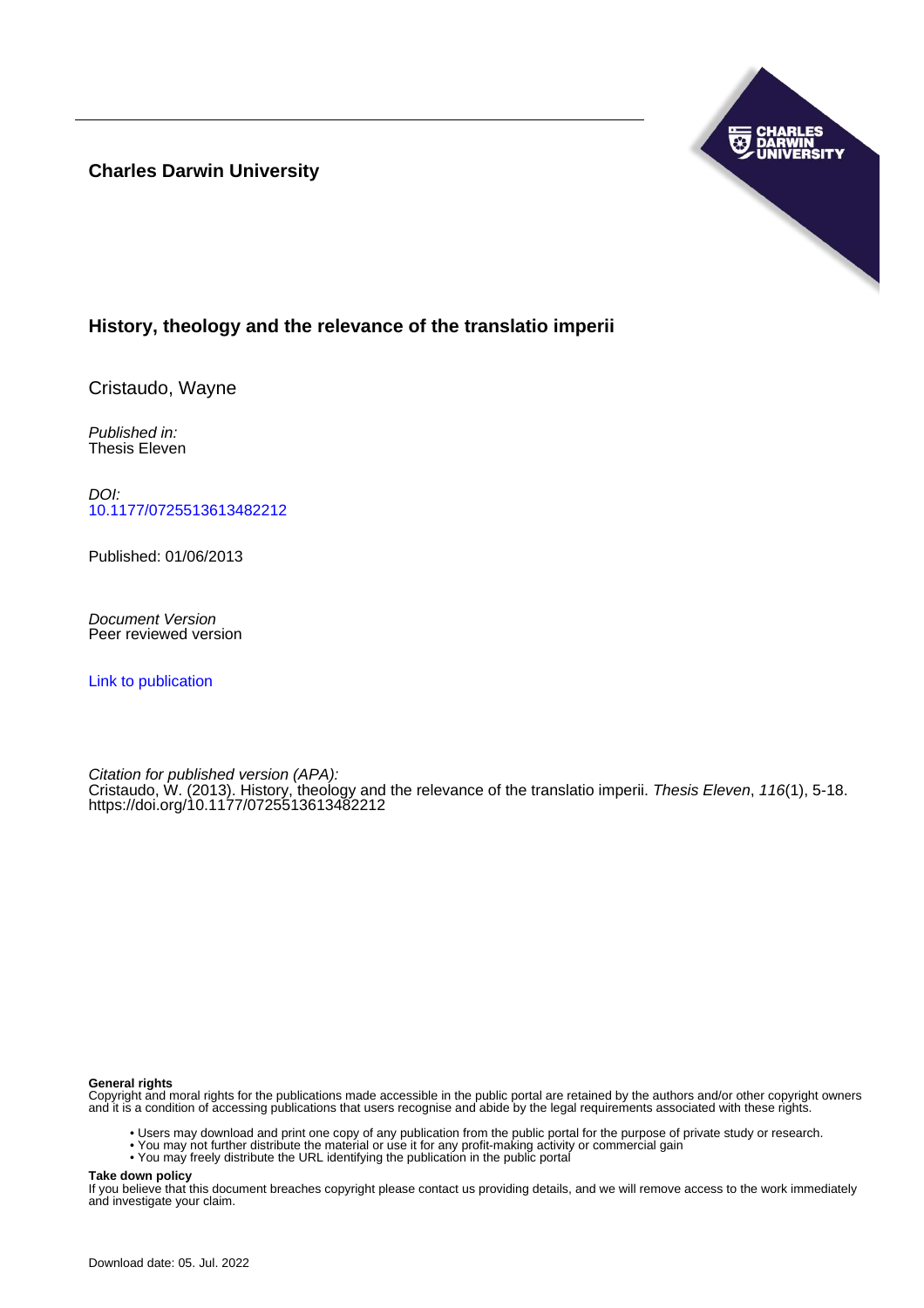## **History, Theology and the Relevance of the Translatio Imperii Wayne Cristaudo**

**Chair of Politics at Charles Darwin University, Northern Territory, Australia** [wayne.cristaudo@cdu.edu.au](mailto:wayne.cristaudo@cdu.edu.au)

History is not merely a record of the human past; it is as much about the present and who and what we are and hold valuable, as it is about our trepidations and anxieties and hopes, as much to do with the looming of the future as the burdens and triumphs of the past. History enfolds times past, present and yet to come. History is warning as well as record. From our present understanding of the past we attempt to eliminate possibilities taken which have thrown us into the hells that we must leave or perish within. But History is also the record of achievement, conquest of obstacles, founding, exodus and deliverance from some parts of humanity's own existence, from enemies who have emerged in space or across time (including the enemy of unbearable traditional practices and unsustainable oppressive social stratifications). Friends and enemy might be essential to the horizon of the political, but it is through History peoples are also instructed in the inimical nature of their own traditions.

History is also a record of events that have left such an indelible impression upon our species that they still matter— to switch metaphor, they still radiate and we still live within their radiance. Our historical impressions are intrinsic to us. Though it is not always obvious where history and History match up - while we have a plethora of evidence to confirm that the past incubates within the present, this does not mean that we are Historically aware. We must re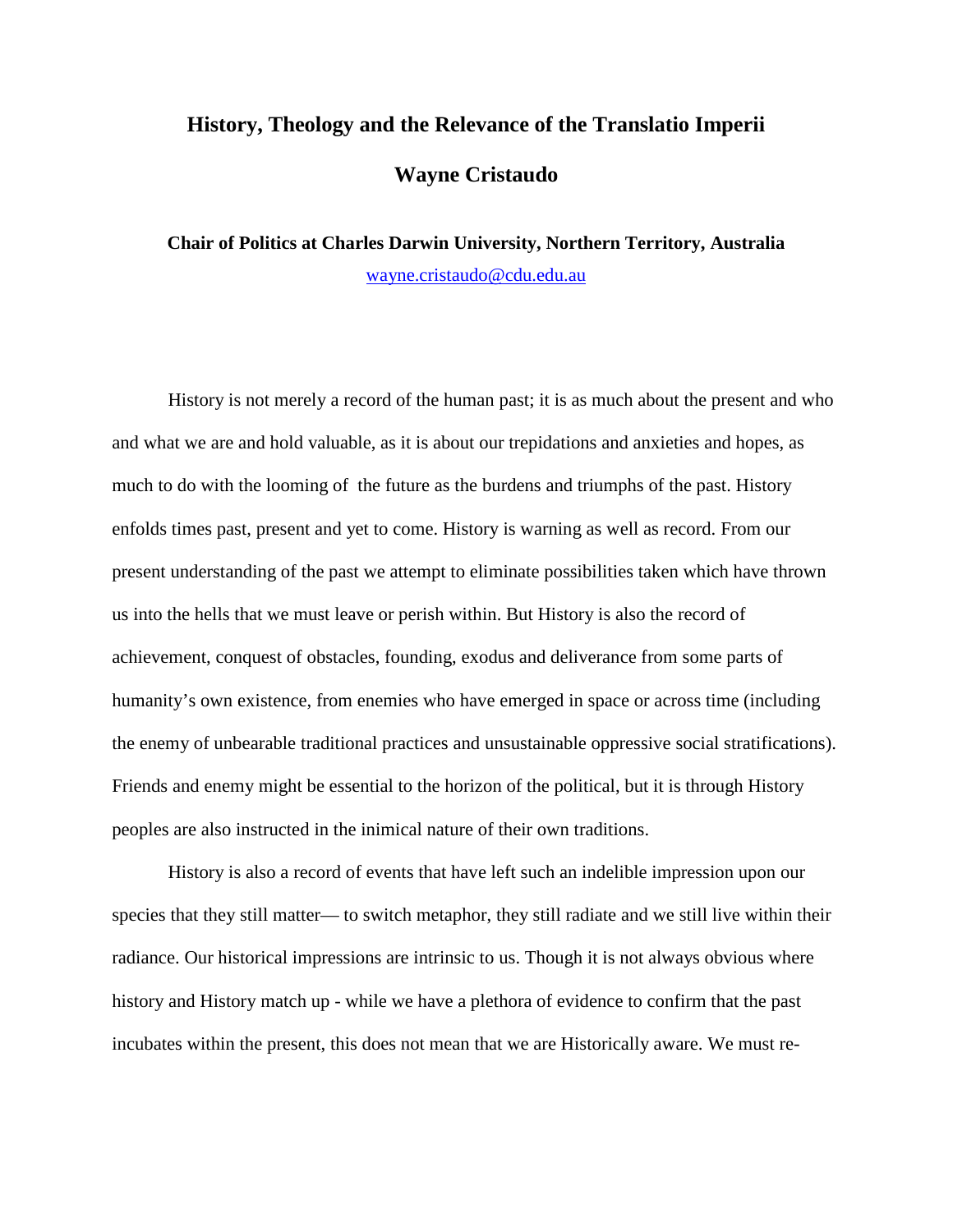member and re-collect the multiplicity of dismemberments that constitute the temporality of human action, the actions that still matter, even if merely to entertain our curiosity.

That re-membering is evident in our institutions, in the names which are passed down to us, in habits and our moral choices – and moral philosophers to the contrary, reason has taught us far less about moral behavior that knowledge of the terrible things our forefathers have done: history is the autobiography of the human species.

This is also to say that history is meaningful –it speaks to our foreboding, it forewarns (if not of the unexpected, of the dreadfully familiar), it orientates, and the questions we pose to it emerge from the criss-crossings of forces, fears, hopes and possibilities which we as questioners are caught up in. We are the species who make meaning of everything we do. This is the result of having language, or better expressed, the result of us having a special and—as far as we know—a unique relationship to the universe. We realize that the universe, or at least that part of it with which we are engaged, expands not only through material relationships but through language – the commands and impositions, urgings and imploring which constantly change out material circumstances. Human language is not mere 'signing' of the sort that we can discern in other species, and that we may engage in with other species; it is different in kind. And the key to that difference is in the grammar and the scope of our intentions, retentions and projections. We might be able to explain the origin of the universe through physics, but we cannot explain the signing and breaking of treaties, declarations of war and peace, the foundations of peoples and constitutions, marriage ceremonies or marriage proposals, or the names that signify any of the great historical events, unless we resort to the peculiar fact that human beings are *speaking* creatures (cf. Eugen Rosenstock-Huessy, 1981). Only human beings have a history because only human beings have institutions, and only human beings have institutions because only human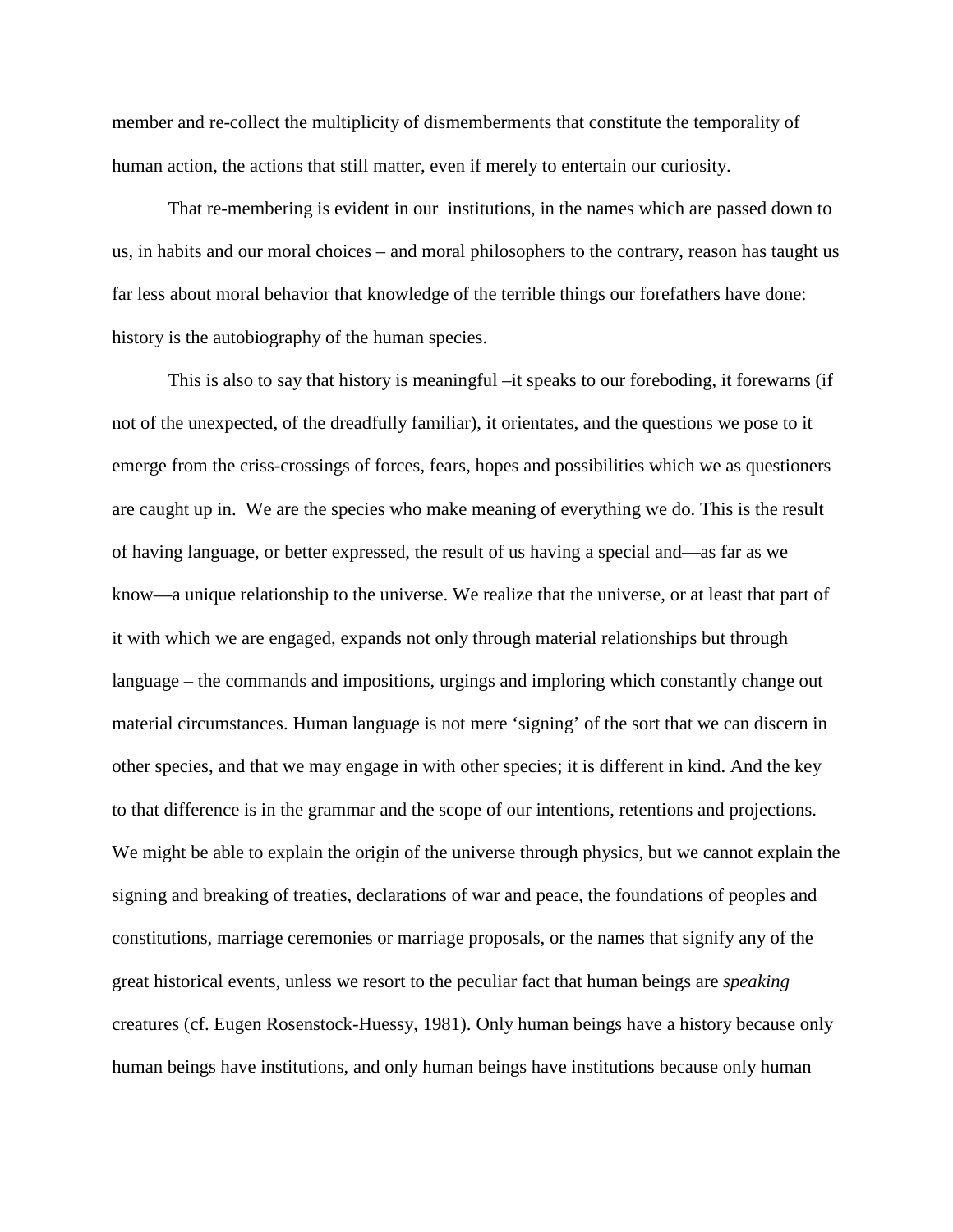beings have speech; speech is the redistribution of possibilities within and accrued over time so that past and future become as meaningful as the present in our self and world making. Thus, too, only human beings participate in the universe the way they do because they are able to connect their intrinsic capacity to make themselves meaningful by seeing the universe of which they are a part as meaningful. For if we speak, then that must be a potentiality within the universe itself.

This condition is the real reason why the earliest human beings saw the universe as alive, as something that we commune with. (Frankforts, Wilson, and Jacobsen, 1946). Today we are more abstract—and more forgetful: we think 'nature' is a meaningful term, as if that should be obvious to everybody, when it is so far from obvious that it was not until the Greeks had city states that the term *physis* which enabled the dissolution of the entirety of living forms of life into the one *archē* that philosophers had disputed would be found in water (Thales), air (Anaximenes), the infinite (Anaximander), the four elements (Empedocles), atoms (Leucippus and Democritus), the word and fire (Heraclitus), Being itself (Parmenides) was chanced upon. Though even then the question of whether matter (*hylē*) or intelligence (*nous*) were the necessary conditions to make further sense of the nature of nature – that is some essence behind/ within *physis -* would continue.

If, though, living things emerge and are swallowed by time, as Cronus swallows his children, institutions and peoples too emerge, found, achieve and die. We are born into a reality where we are ever in this process, and thus find ourselves immersed in the birth, life and death of institutions and forces bigger than ourselves, which shape ourselves, which is to say history – just as we are always making history and institutions (which is our fate) so that we can survive and, where possible, prosper. Mechanistic metaphysics aside, experientially we encounter one vital power after another. Everything we know about human beings suggests that our earliest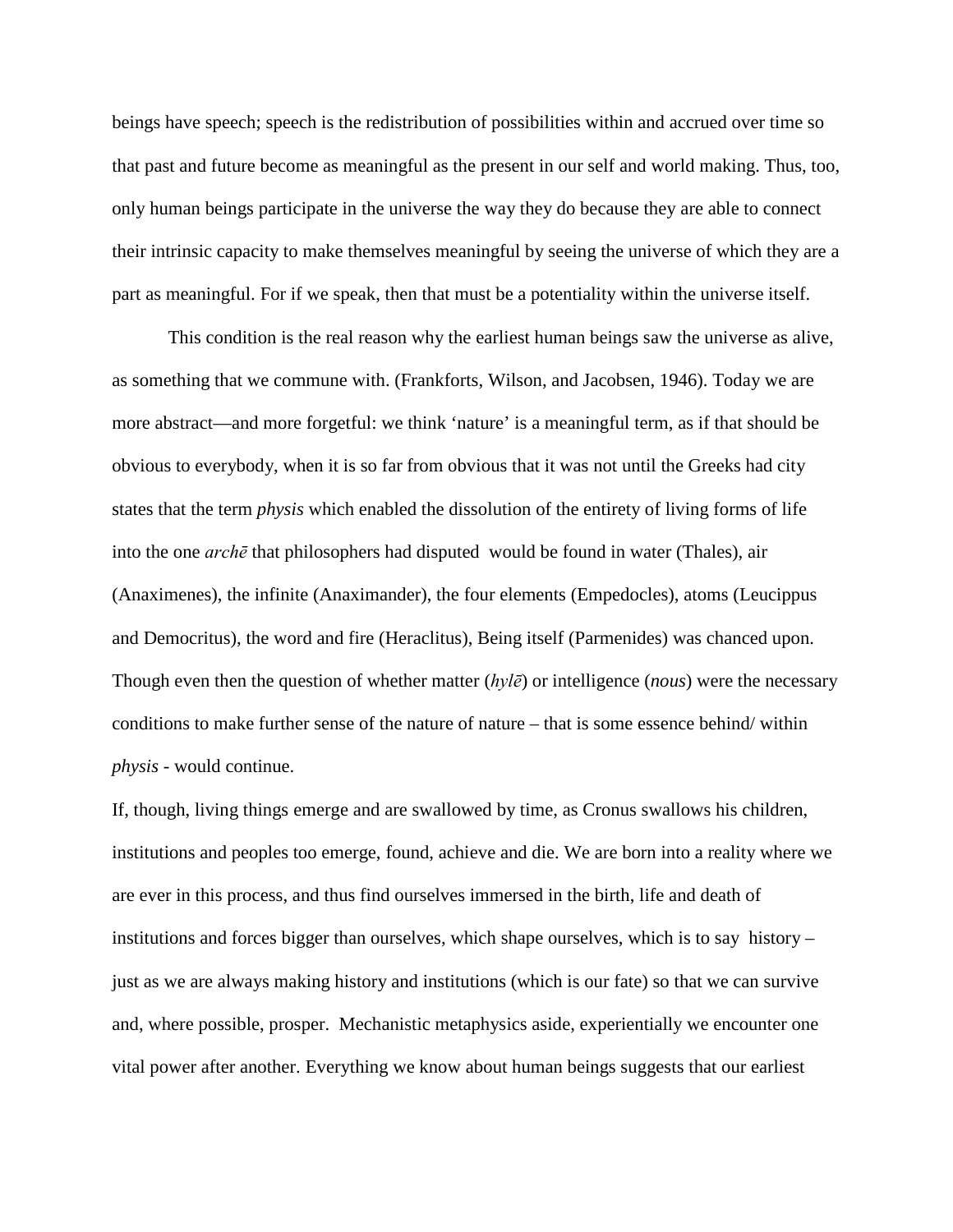ancestors did not isolate themselves from the world around them—as if mind and nature were separate 'substances.' Descartes knew that his dualism was a decisive break with how experience had always previously been grasped — 'subjects' were born when humans saw themselves as standing over life (even if, as in Kant, that standing over is a purely moral posture) rather than as other creatures participating, even if having a special place within life itself.

Ancient humans responded to the fact that the powers of life are not ever always visible, that all too often they emerge and overtake us. The earliest names for these powers that emerge and withdraw were the names of gods and spirits. They were powers so strong that they inspired awe in human beings, and humans would call upon and commune with them, for people knew their very survival depended upon the meaning of the spirits and forces that they encountered within the world. Concomitantly, ancient humanity did not separate something off from the rest of its life called 'religion'; religion was as intrinsic to humanity's self-expression, orientation and understanding as it was to the meaning of being in the world. We know this from the fact that almost wherever we have evidence of ancient humanity we have remnants of rituals suggesting the continuum between life and death—graves, altars, and monuments. And the earliest written records all point to human beings having been created by, and calling upon and having their lives compared with and frequently controlled by spirits and the gods (cf. Christopher Dawson, 1928). Religion was, as far as we can tell, along with the social rules of the tribe, the most primordial means of human orientation in the universe. Now many moderns look to science and art and the economy and suchlike to provide us with meaning, but religion still persists for many people because there is some aspect of life—for some the sheer awe and mystery of it, for others a sense of what is divinely designated as right and wrong, for others the palpable power of ritual and solidarity—that they feel is better grasped, in cooperation with fellow believers, and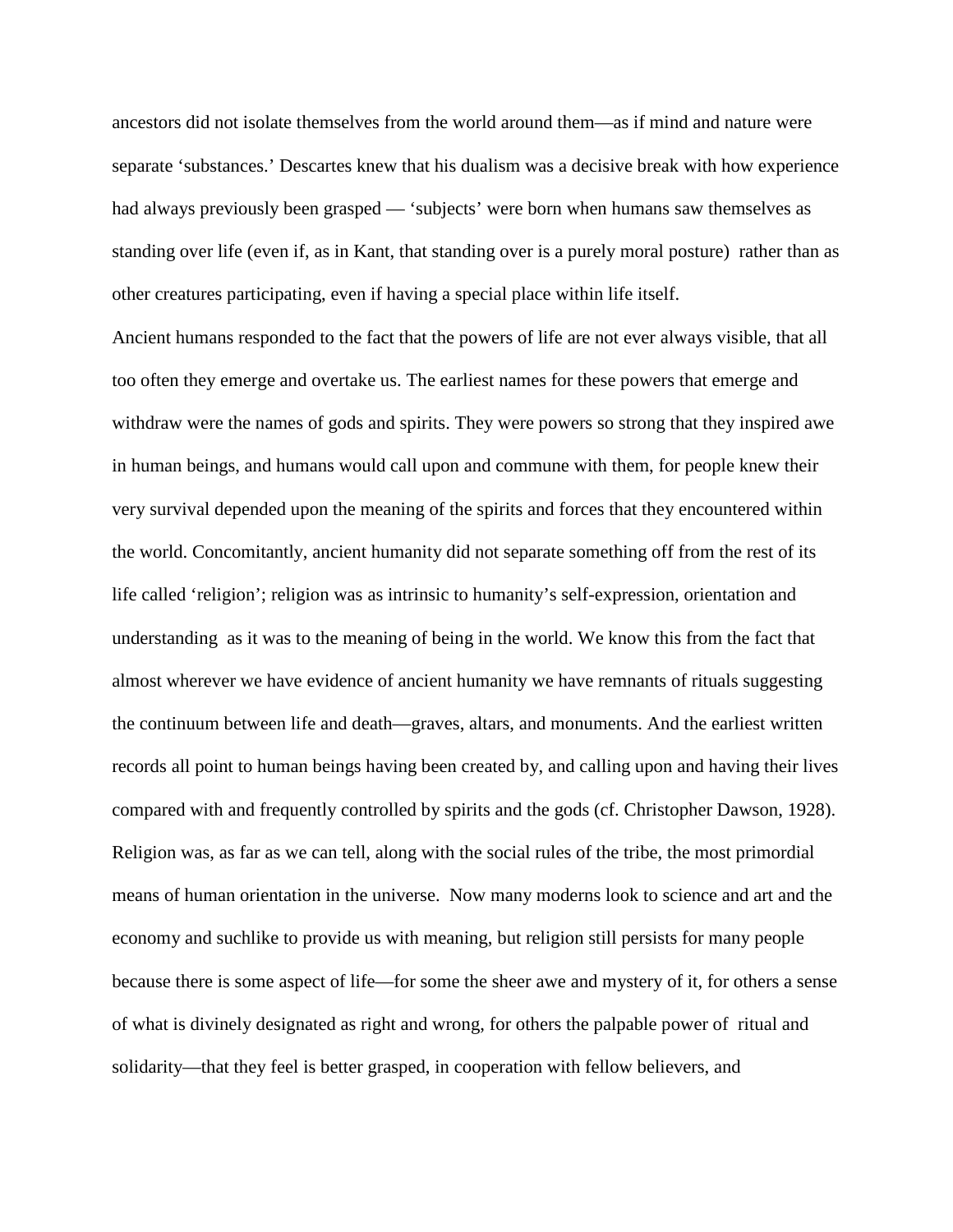communicated, through ritual and a certain kind of speech other than what science, art, the economy, etc., can provide. A 'scientific' approach religion, or its elements - God, the afterlife etc. – will treat them as 'objects' (however diaphanous the ontologies required to do so become), as well as the believers who appeal to such 'elements' as objects. But human beings are above all doers and symbolic creatures, and religion is constituted through deeds and symbols, not objective qualities nor logical demonstrations, which is why art always comes closer to conveying the depth of feeling and meaning that is intrinsic to religion (even if it is not a substitute for religion, but only an adjunct) than science.

Like Hstory, religion is a cipher of who we are. Theology is the name we give to our analysis of the core terms and meanings of religion. It is not identical with religion, though it is often mistaken for being more like religion than it is; as is evident when we consider that while praying is a religious act, the explication of the meaning of a prayer is a theological one, and involves as little existential connection with the act of prayer as the scientist may have with the pain of an animal he or she is dissecting. Theology is a branch of philosophy. Indeed, it is one of its earliest branches. Plato may not have been the first theologian—Xenophanes's fragments are theological, and even Hesiod's transformation of Zeus into an all seeing ruler of moral rectitude suggests a theological mind at work —but as far as we know, Plato was the first to use the term 'theology' (in the *Republic* 379 A), and it was in the context of his critique of the poets and a philosophical argument about the nature of the gods. Plato's interest in the gods, as we recall from the second and third book of the *Republic*, was in the context of his ire at the poets for providing poor representations of the gods—for if the gods were truly as the poets had described them, they would be no better than the human beings they were supposed to rule and assist. Today, the number of philosophers who take theology as worthy of serious consideration is a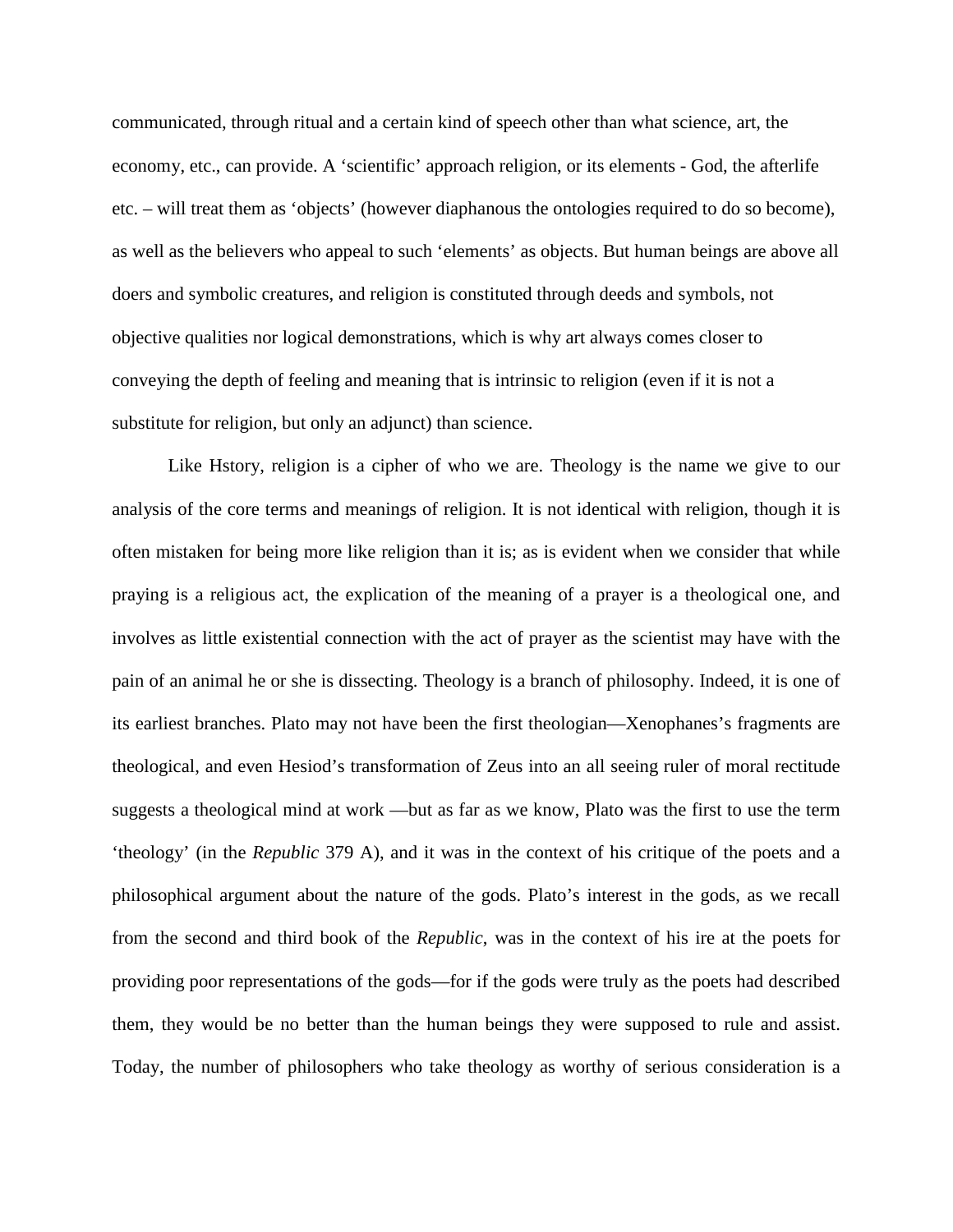minority (though theologians invariably go about their business in a philosophical manner albeit rarely reliant upon the dominant atomistic and naturalistic metaphysics of Anglo-American analytic philosophy). But if we are interested in the symbolic significance of history, and if we see history as a great store of symbolic significance, it is difficult to see how we can avoid theology, any more than we can avoid anthropology or sociology. For the overwhelmingly greater part of human history is redolent with references to the higher powers, the various gods, called upon by human beings in their social foundings and wars and trials and achievements. One can represent European history without a great deal of reference to religion, as for example Norman Davies does in his *Europe: A History*, but such a story has little to do with the names and signs—i.e. the building blocks—of the story that the Europeans who made that history used to express what they thought they were doing. In this respect, such overtly committed secularised Histories such as Davies' *Europe* whilst demonstrating a certain commitment to the paradigmatic politics of their time, invariably come at a significant anthropological sociological and historical cost. Though I concede that Davies' minority/ethnic/ marginalized peoples driven narrative is palpably an investigation, though driven by a matrix of social, broadly political concerns which in important ways define some of the features of our time, brings to light new aspects of who and what we are. But the problem we confront today is not so much the gathering of what has been lost in the distance, but that what was most prominent in the journey of how and where we got to be here is so widely forgotten. And I use this 'we' and 'here' fully cognisant of the varieties of social and cultural global differences the importance of which is not glossed over by merely deferring to and valorizing 'the different.' But two world wars and the subsequent global communications revolutions that assist the acceleration of other global scientific, commercial, financial and administrative techniques and technologies enforce a degree of homogeneity in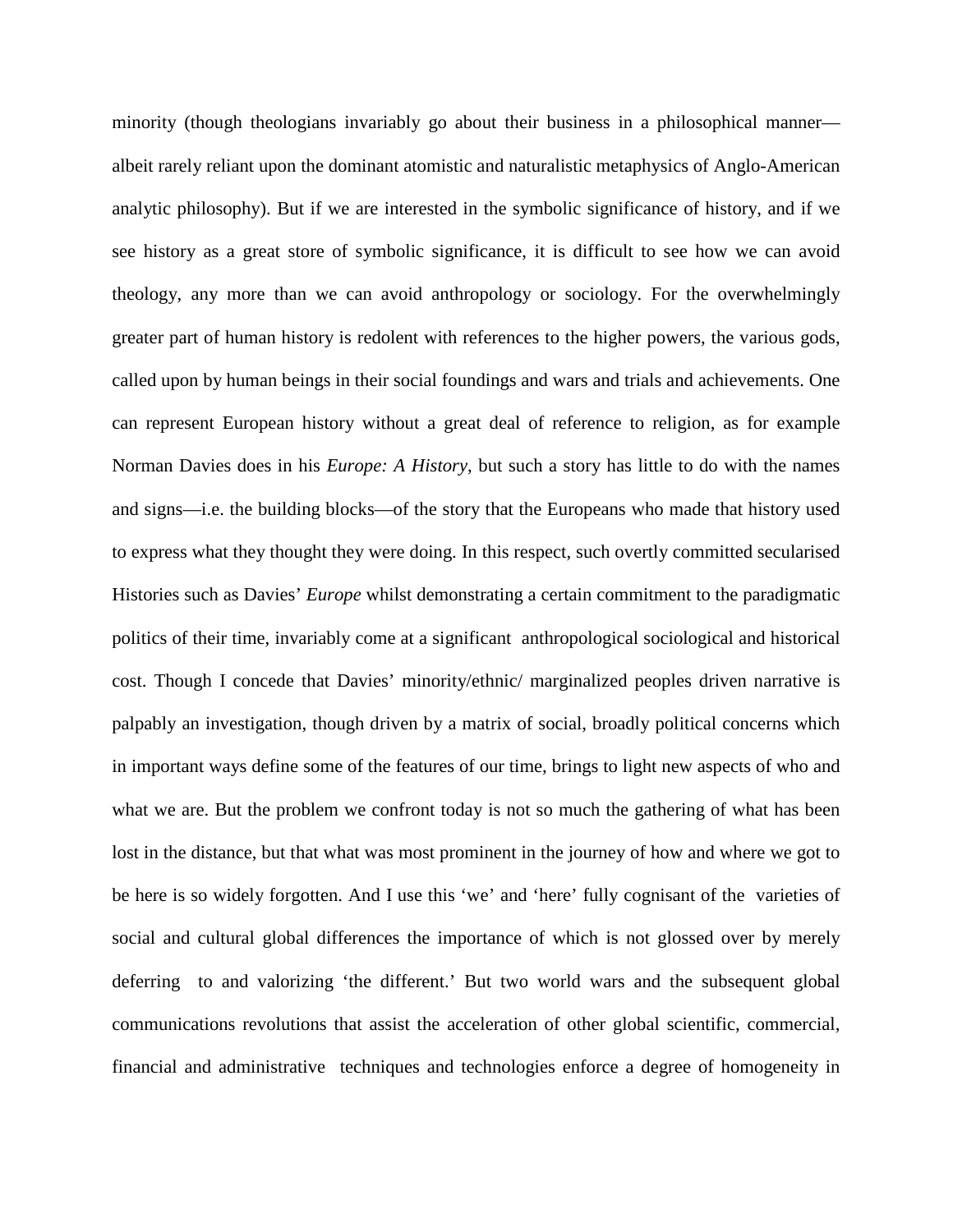which the different is a responsive condition not a hermetically sealed one. Here now let me nuance the 'we'' and the 'here' and speak to the 'we' and 'here' of the developed Western world. All romantic tales of what great achievements occurred within pre-Modern China or in the Iberian Peninsula over a thousand years ago aside, the greater systems which implicate peoples today from the school and university and workplace to the nation state to the global economic and financial system and so forth emerged out of wars and revolutions that originally took place within what, the little known social thinker and historian Eugen Rosenstock-Huessy termed, the 'Autobiography of Western 'Man' (Rosenstock-Huessy, 1969). If it was Marx who saw that revolutions are 'the locomotives of history' (Marx, 1973) and that the country that is 'the country that is more developed industrially only shows, to -the less developed, the image of its own future,' (Marx, 1887, 7) Rosenstock-Huessy, who engaged seriously and critically with Marx, devoted his life to laying out the history of the most elemental of larger scale social formations in the context of a universal history in which social break down, and war as well as revolution figure as 'the locomotives' which give humanity a shared history. That sharing is largely completed by the end of the First World War, and he would explore the great revolutions and wars (an early book of his would be called, if translated into English, *The Marriage of Wars and Revolutions*) which led Europeans to form the major nations that would pull the world into the War which, if we take seriously the chaos still ensuing from the collapse of the Ottoman and Russian/ Soviet and British empires, it can be argued has still not completely ended (see Rosenstock-Huessy 1969, 1987, and 2008/9). The scale of the vision and the ambition of Rosenstock-Huessy's enterprise is no less grand than Marx's, though eschewing the reductive temptations of finding a singular source of revolutionary and historical causality (something Engels tried, though hardly successfully to overcome in Marx) the enterprise is far more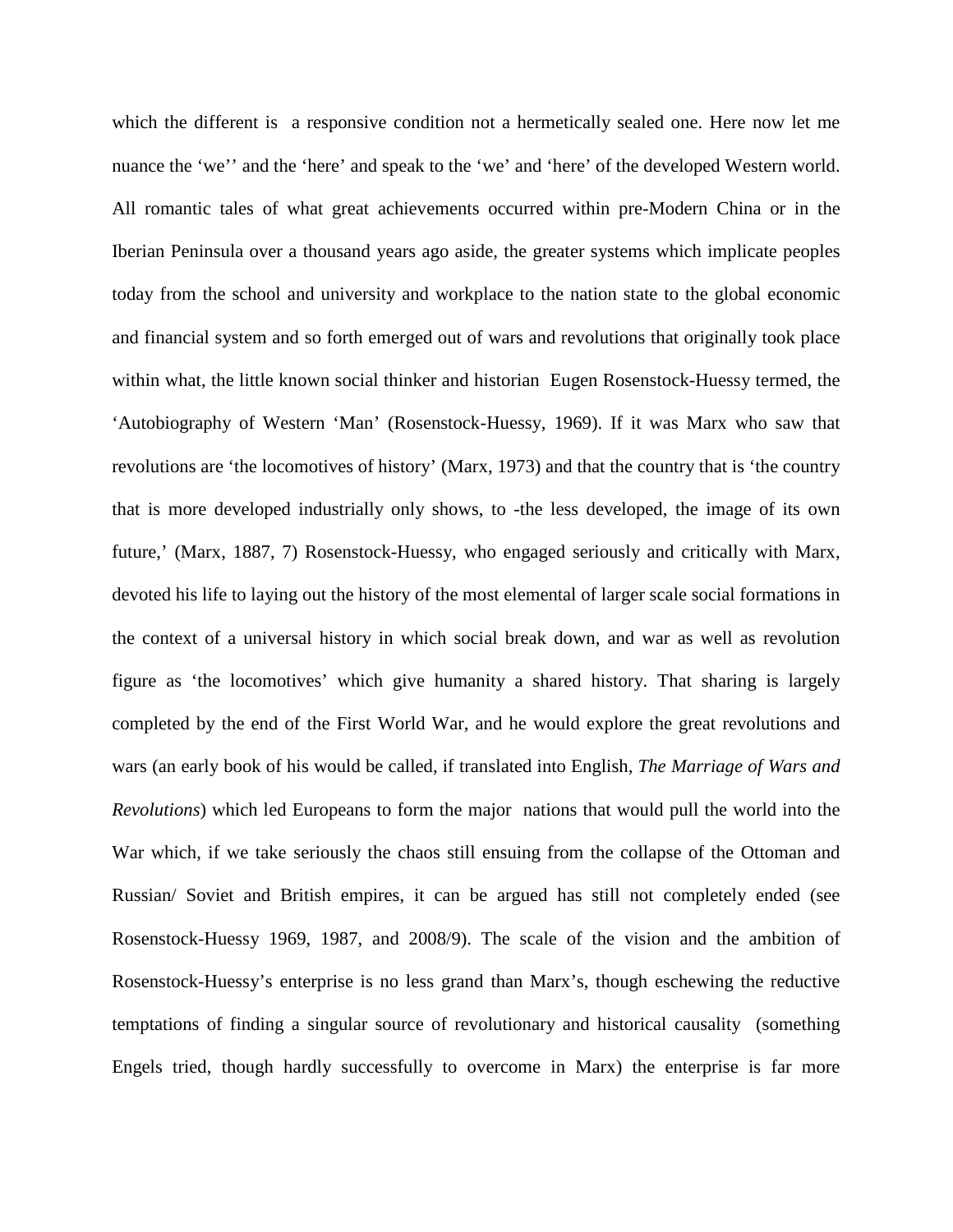complicated. Rosenstock-Huessy threw out ideas at an astonishing rate, but the symmetry and significance of his work has, with a few notable exceptions such as Franz Rosenzweig who deployed what Rosenstock-Huessy called the calendar method' (i.e. pausing upon events of such historical significance they are woven into official calendars) for his *The Star of Redemption*, largely been lost. His student Harold Berman has produced the most detailed example of the application of Rosenstock-Huessy in his two volume work which attempts to plot the innovations in the Western legal system from what Rosenstock-Huessy had called the Papal Revolution (or what is generally classified as the Investiture conflict in more traditional Histories of Political Thought) and the development and impact of canon law (Berman, 1983) through to the impact of Luther and Calvin upon the law and state in Germany and England (Berman, 2006). Drawing upon (while not confining myself exclusively) to Rosenstock-Huessy the rest of this essay will pause upon the religious roots of global History. Of course the irony is not lost on me that at the very time the world was becoming ever more integrated that at any time in its history, historians were becoming more and more uncomfortable with the very idea of global or universal History. One might note that the same paradox was at work in all other manner of ways – e.g. radical political action was becoming ever more valorized at the very moment the world was becoming increasingly less responsive to radical political action; the social amnesia of the West increases exponentially with the increase in Historical knowledge; ever more state managed and technocratic as the 'triumph' of neo-liberalism was announced; more geo-political religious turmoil as the world was becoming more modernized; more limitations placed upon freedom of expression and conformism as freedom and individualism have expanded etc. The paradox that the call for localism as occurring so loudly as the world was becoming ever economically integrated was identified by Rosenstock-Huessy in 1938, some thirty years before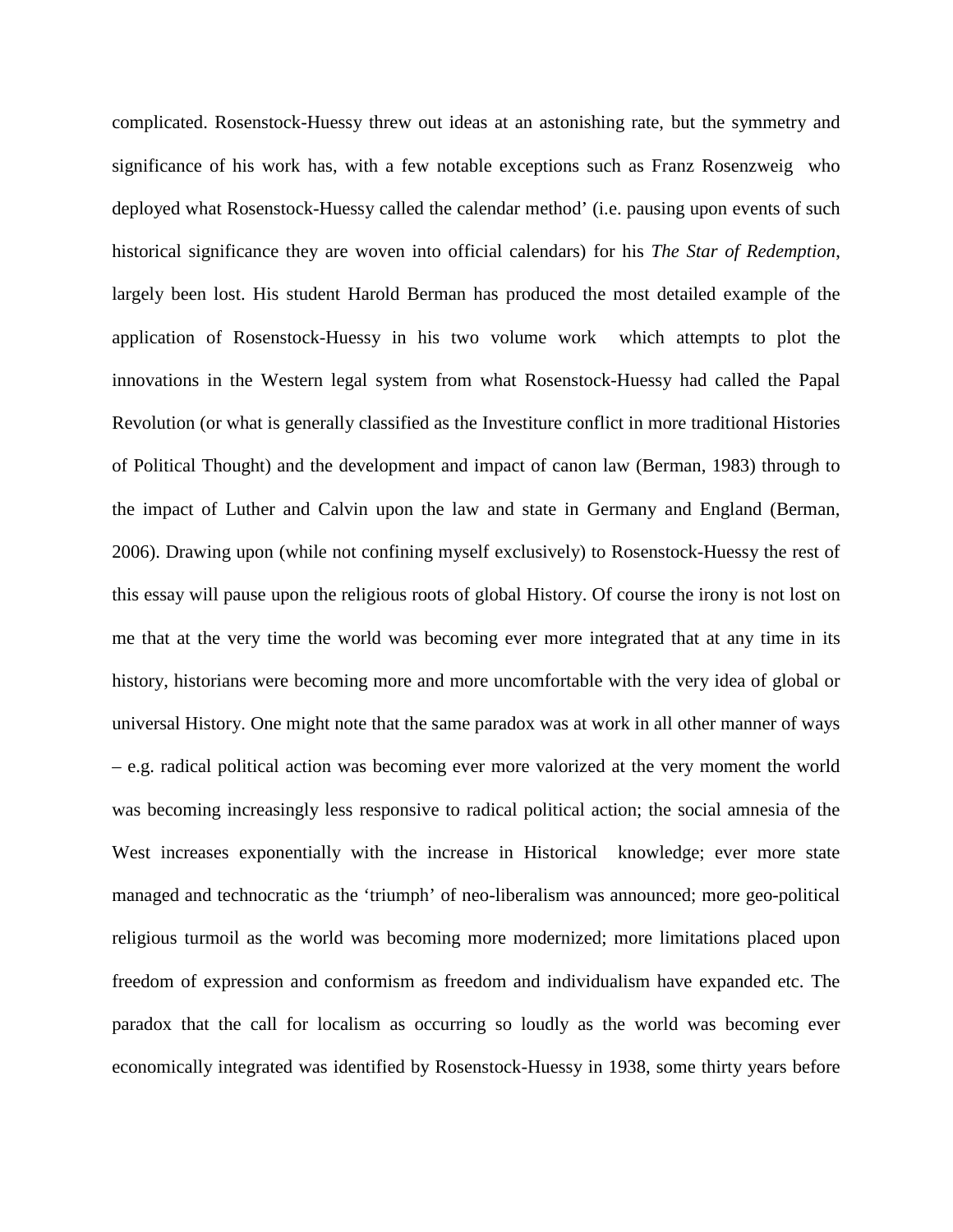Lyotard, when he wrote: 'Economy will be universal, mythology regional. Every step in the direction of the organizing the world's economy will have to be bought off by a great number of tribal reactions' (Rosenstock-Huessy, 1969, 718). Moreover as the following citation suggests he appreciated that this reaction was a healthy and necessary one.

With a conscious economic organization of the whole earth, subconscious tribal organizations are needed to protect man's mind from commercialization and disintegration. The more our shrinking globe demands technical and economic cooperation, the more necessary it will prove to restore the balance by admitting the primitive archetypes of man's nature also. (Rosenstock-Huessy, 1969, 715)

If, then as I have suggested, global History is necessary because peoples have become cotemporal and co-spatial to an extent impossible to avoid, and regardless of the good or evil narratives of the West – that is regardless of the triumphalist or degeneration/ declinist Histories of the West – the powers that were originally unleashed by the West are now the powers commonly confronting us all. In this tumult of the unification of the world it is easy for the most important and simple and direct questions to be lost in the white noise of political and ideological speech. Nevertheless, one important and simple question, which we can ask, though we may formulate it in slightly different ways, is: are human beings enriched spiritually by what is happening? That is, is our life more *spirited*, more open to the riches and joys of life, and more resourceful and resilient in dealing with its trials and sorrows than it would be were we still living in pre-universal history? I might even put it more simply and more bluntly – is our life and the world we participate in more *lovable*, or, to use a word favoured by Ivan Illich (Illich, 1973; Cayley, 2005) which brings out the social dimensions of the lovable, more convivial? That we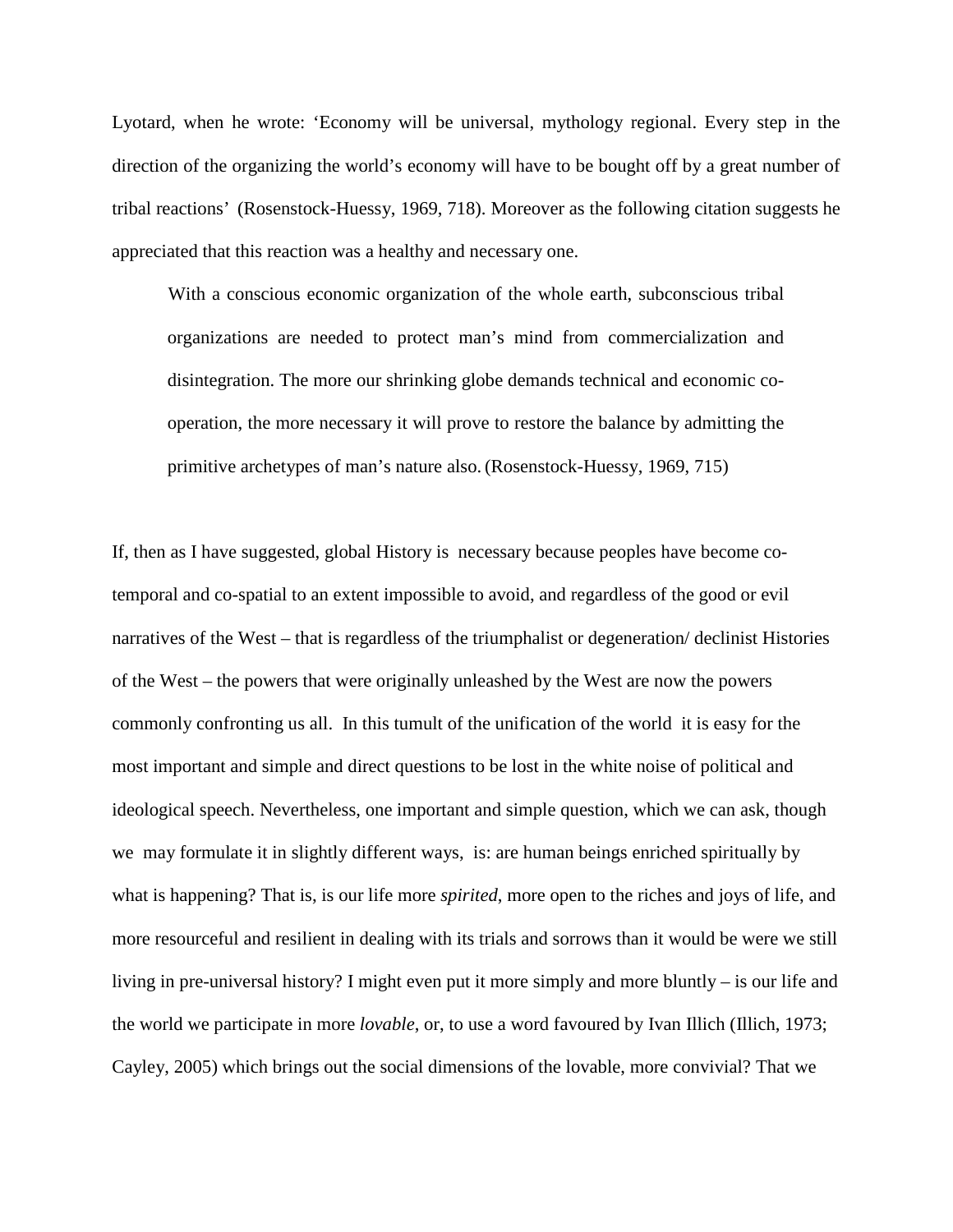cannot give a categorical answer of yes to the question does not render the question meaningless, nor is it invalidated by the fact that it is the kind of question that many people, not to mention peoples, may have never considered asking. But once we consider that the question is laden with a depth of experience – the experience of the absence of convivial life, that is the experience of suffering inflicted by members of our own species, and the experience of thwarted possibility we must also notice that it is a question that is asked within time. And just as our time is a time in which different peoples each with their own 'bodies of memory' and hence of time – times past and future hoped for – find themselves aware of and dependent upon each other – we are forced to ask after 'our history'. And that now means as much knowing each other's history as our own – for now the other's history is our history; thus now a river of works coming from other peoples, from/ on China, from/ on Islamic regions etc. with their different venerations and appeals appears to satisfy the overwhelming fact of our common historicity. The conflicting appeals and venerations are all too easily dissolved into a relativist white noise by those who leap too swiftly from experience to metaphysics, and seek and then fail to find neat geometric-like normative rules - and the absolutists who do find such rules are not a whit less useless. But the contrariety of appeals and venerations does not change the commonality of circumstance, even if phenomenologically we are confronted with different worlds within our one world. Thanks to Islamists we must be dead if we do not appreciate that there are those who would far rather retreat into a former time in which what some groups hold sacred is protected rather than be open to the dissolution and insults, the sheer negation of the modern. Further, the geo-political, strategic accompaniments of this process play themselves out in all manner of ways – from, *inter alia*, the obvious attempts to protect and expand US hegemony via liberal (human rights talk) and military means, the various Middle Eastern hegemonic aspirants, or China's economic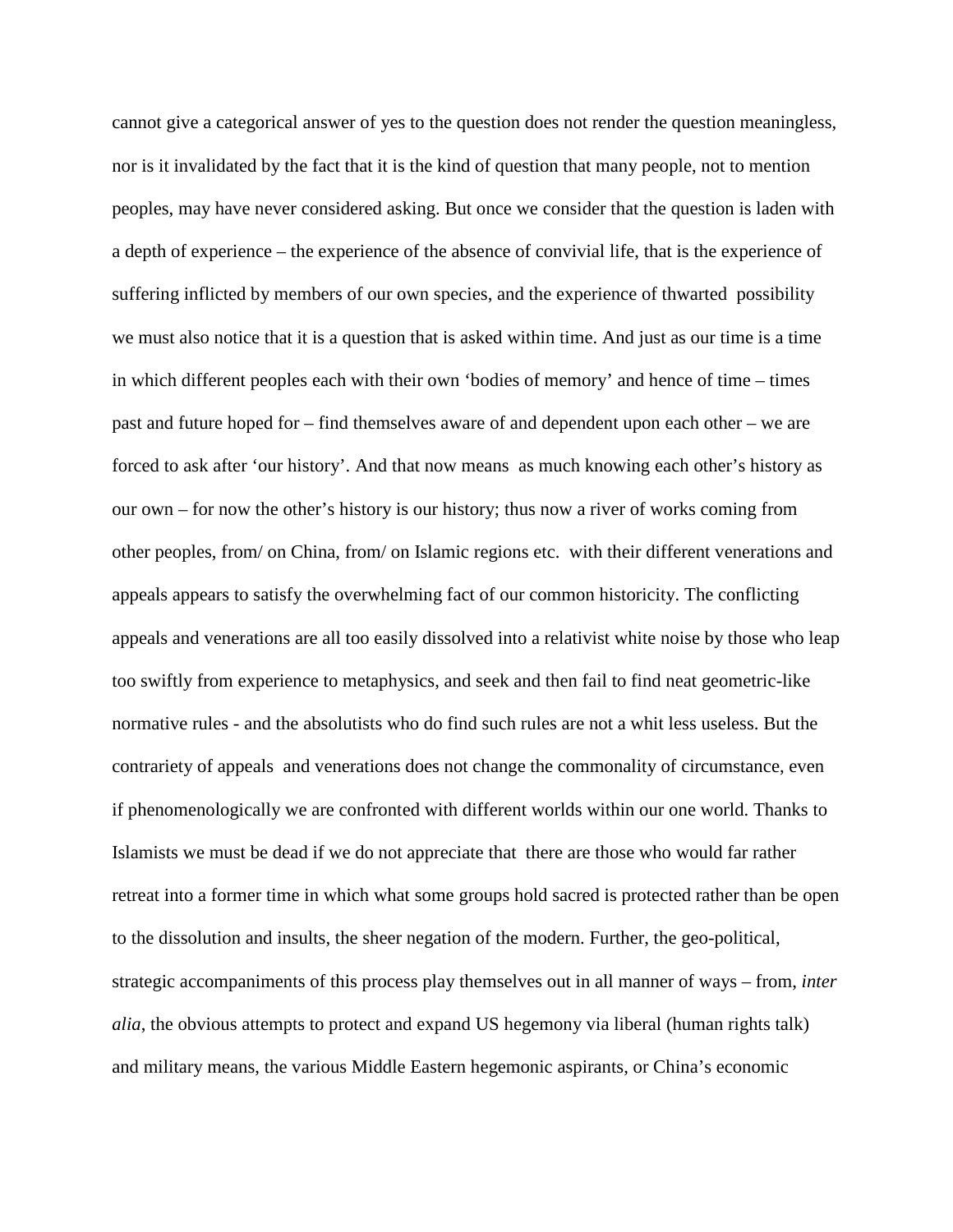colonial steps in Africa. We live on a precipice of dangers of the most violent collisions, and hopeful prospects which can never be realized simply by acts of will and calls to political actions of social solidarity (which is why it seems to me Badiou, Agamben, and Žižek today hold such appeal to those who increasingly call for genuinely political/social alliances, though they must invariably over-simplify the inherently conflictual bodies of time constituting the present to achieve their desired solidarity).

In so far as the religious is bound up with the recognition of the finitude of human powers and the recognition of powers beyond our own will, as well as the recognition that our survival and triumphs depend upon the unprecedented and incalculable, our unity today is every bit one of mere hope as it ever could have been. There are, of course, those who hold out the promise of our deliverance. But just as the deliverance that has been promised economically and infused Western institutions in the last fifty years has made many of our lives far less convivial (and let us not be duped into thinking that economic growth in the 'undeveloped world' has in any way benefitted from the managerial revolution which has completely transformed and corrupted public and private corporations) – as had been predicted in such works of the 1950s and 60s such as *The Organizational Man* (Whyte, 1956), *One Dimensional Man* (Marcuse, 1964) or *The Technological Society* (Ellul, 1967) – we must concede that our hopes are either foolhardy and idolatrous, in that we believe that the entire world could be managed/ steered by various organizations, laws, committees et. al., or that we remain, irrespective of the specificity of our *faith*, within a religious horizon, even if that horizon is what it is for so-called non-believers today and what Franz Rosenzweig had defined as the last 'Age of Christianity.' That is the Age that Franz Rosenzweig (following Schelling) saw as having Goethe as its first priest, in which all denominational indicators of Christianity be dissolved into hope in a future in which human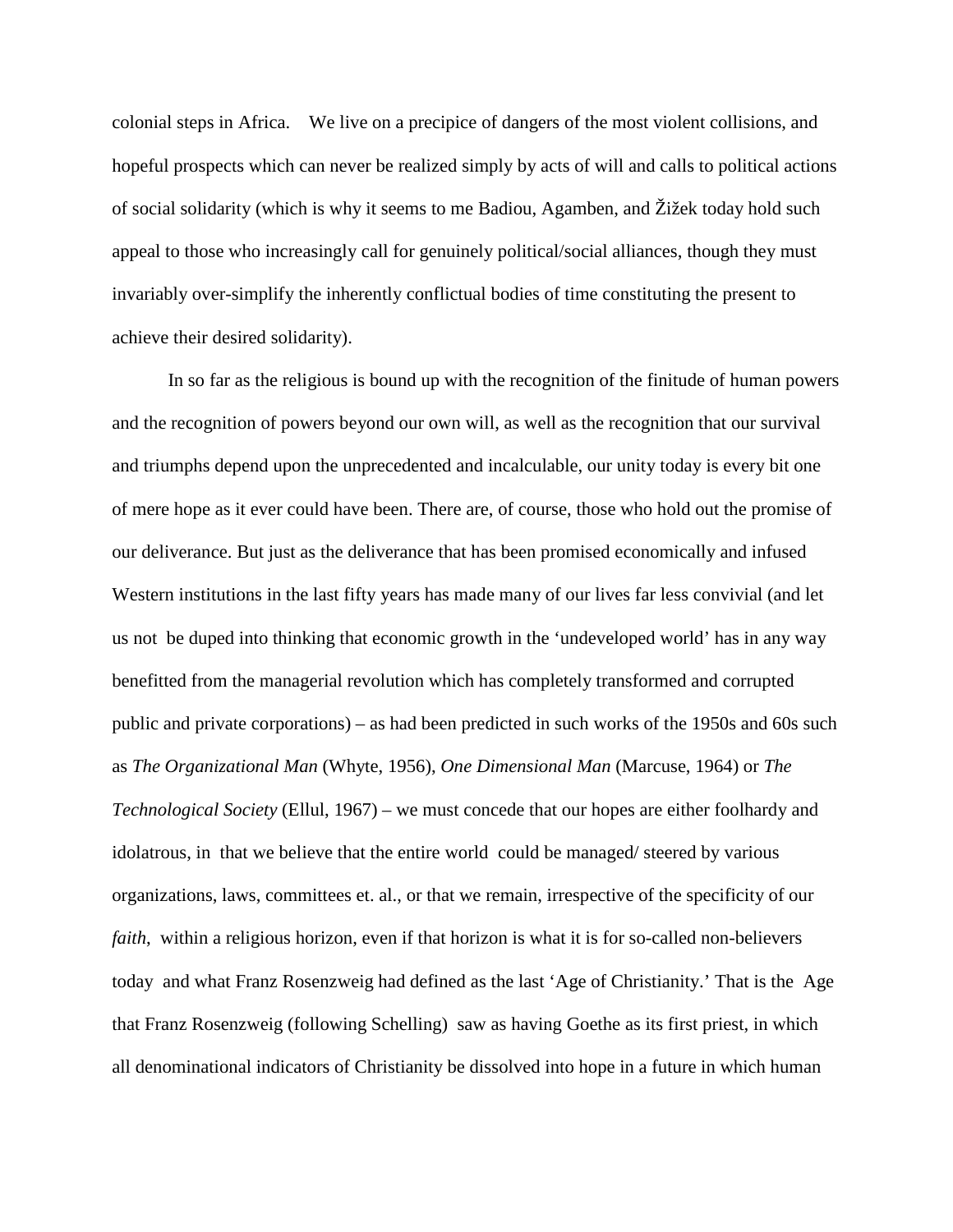capacities and freedom and providence meet (Rosenzweig, 2005, 293-306) on the plane in which we are nevertheless required to 'love our neighbour.'

Like his teacher, Rosenstock-Huessy, Franz Rosenzweig had held that Western civilization simply could not be understood without knowledge of the institutional transformation provided by Christianity. Rosenzweig almost became a Christian, but after deliberation and an epiphany at a Yom Kippur service on the eve of his baptism, he decisively defined himself as a Jew in antithesis to the post-Nietzschean socio-cultural Christian commitment that his cousins, Hans and Rudi Ehrenberg, and Rosenstock-Huessy, all Jewish apostates and Christian converts, had adopted. In *The Star of Redemption*, in a work written in the white heat of the Great War and Germany's defeat, which had as one of its briefs an appeal to non-Jewish Germans to recognize the value and depth of their dependency as a Christianized people (of the Johannine Age) upon Judaism, Rosenzweig's argued that Christianity is the universalizer of an originally Jewish insight. This was the insight that God(s), human beings and the world were not simply discrete poles at the basis of our experience with their disparate sources of authority and appeal, but they potentially formed, as the Jewish people originally saw, a triadic union in which God's love of the world and humans was as reciprocal as the love craved by (Jewish) humans from their God and the world. Likewise, the recognition that this triadic union pointed to a loving source of creation who also revealed the secret that love was as strong as death (Song of Songs) and that we are redeemed if we respond to the commandment to love God and each other. What was originally a uniquely Jewish orientation to the cosmos, Christians would later appropriate, and as far as Rosenzweig could see no other peoples took up this insight – thus much of *The Star* considers Islam and he comes to the conclusion that Islam reverses the truths of revelation at every step of the way, and that such a reversal involves the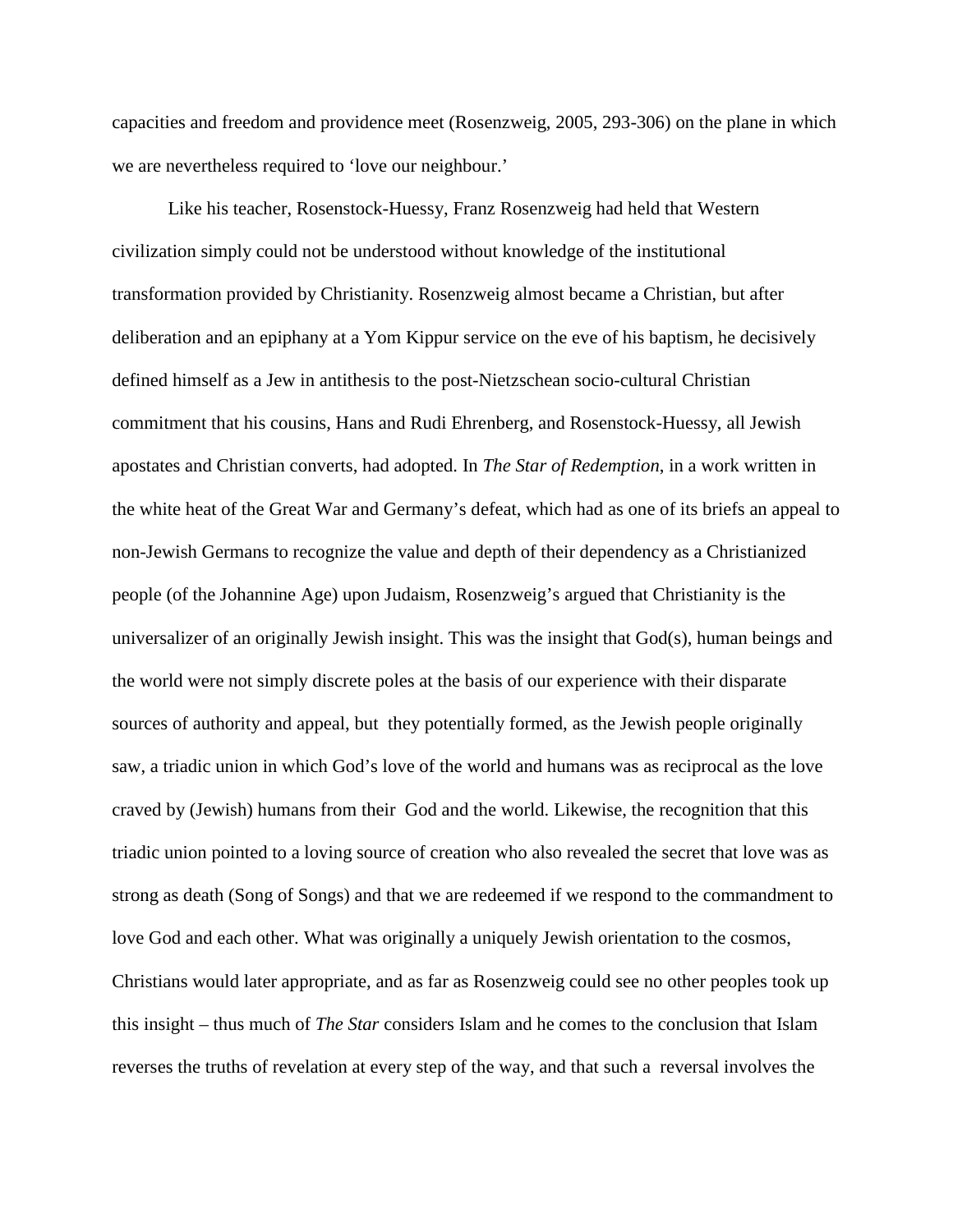returning to the original differentiations between God, humans and world that is common to non-Jewish, non-Christian, i.e. pagan peoples. What Rosenzweig suggests, and what Rosenstock-Huessy demonstrates in far greater detail is that Christianity was a force for transforming the world, not just as Badiou (2003) suggests because of its solidarity. Though this is part of it, because the scale of solidarity it launched had been so successful – though, of course, Islam too is a universalist attempt at solidarity, and one, as we now see, which stands in striking geopolitical contrast and political ends to the (post)Christian - and this is not only true of Salafist Islam, but equally as true of most branches of Islam, whether Shia or Sunni, active in the Middle East and Central Asia. But every bit as importantly, Christianity took up forms of life that had previously entered into *dead* ends – including such forms as philosophy (consider Lucian's depiction of the dire state of philosophy in the  $2<sup>nd</sup>$  century) – and reconstituted them by placing them under the commandment of love. Even pagan alternatives to Christianity such as Plotinus' neo-Platonism bears traces of the importance of that move. Rosenstock, further makes the important point that Christianity took the archaic forms of social existence, tribes and empires, as well as the legacies of Greeks and Jews and created a new fusion of life. And like his predecessor, Frederick Ozanam (see Ozanam1867), and near contemporary Christopher Dawson (see Dawson 1991) (to take but two) he tracked the institutional legacy of the Church, from its genesis through to the ostensibly anti-Christian, yet messianic fraternal revolutions, in France and Russia. Indeed the most remarkable thesis, which he defends in two books of around 700 pages each (Rosenstock-Huessy,1969, 1987) that the West has been formed by a sequence of total revolutions, each building upon and responding to the social conditions and evolving institutions and legacies (of what comes *out* of revolution). Arguing that European History is meaningless unless we factor in that its central achievement in the first millennium is the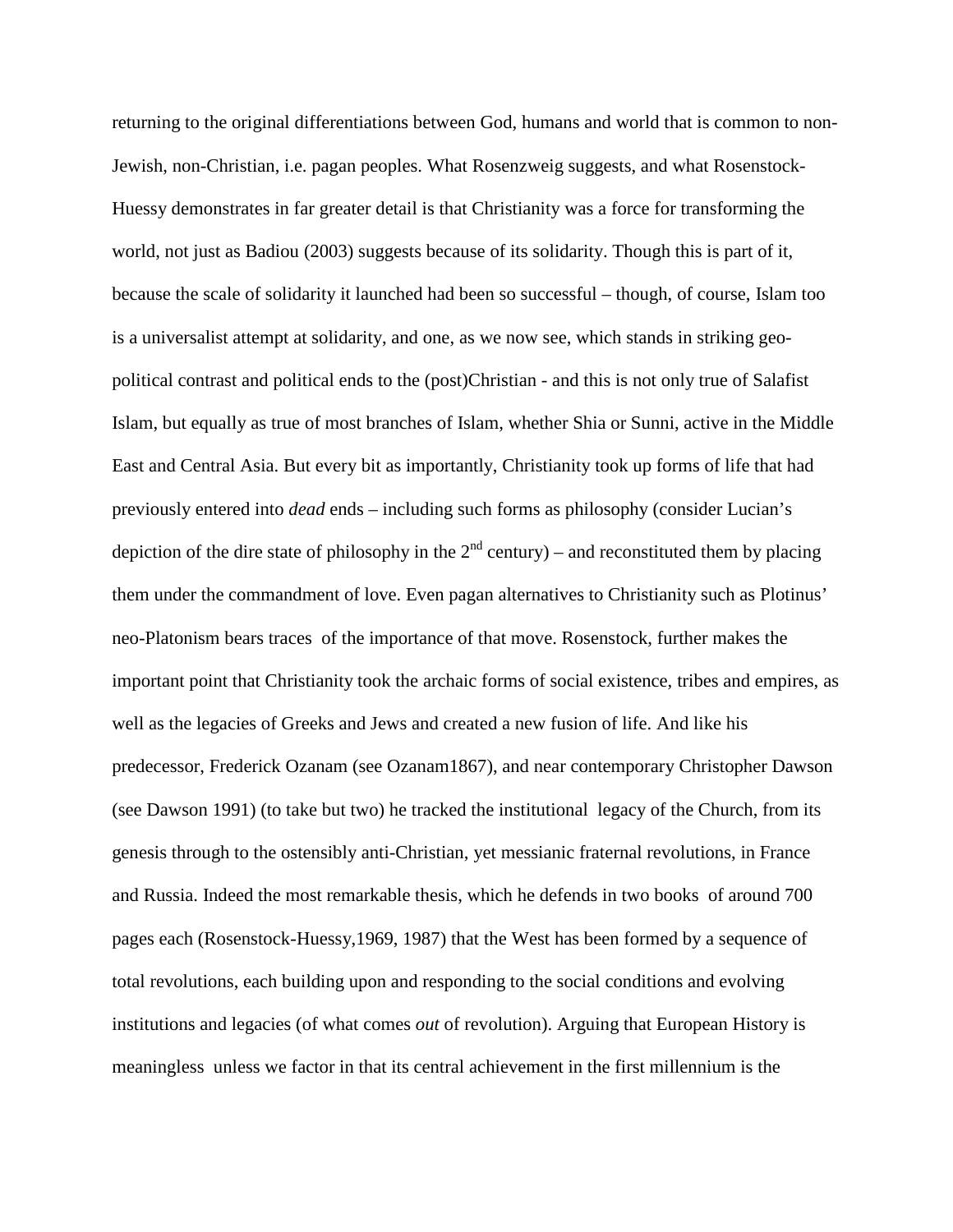Church, which in the second millennium is central for providing the social mosaic which in turn fosters the revolutionary impulse that runs through and galvanizes not only Europe but the globe, he plots out the sequence of revolutions and their legacies stretching from what he takes as the first total revolution – the Papal revolution through to the Renaissance (the Italian revolution), the Reformation (the German Revolution), the English Revolution, the French Revolution and the Russian Revolution. Until the French Revolution all prior revolutions were grounded in the language and substance of Christian appeals. And this is also true of the American revolution which along with other revolutions as in Spain and Austria, which he classifies as a halfrevolution because they do not of themselves innovate something so totally new that their legacies have completely shaped out common institutionally heritage. If one considers the legacy of the nation state (the French Revolution) or private property (the English Revolution), the argument is a very plausible one.

Rosenstock-Huessy was not interested in something so trivial and ridiculous as establishing the moral superiority of the West, but he did detect that a particular attitude towards time, and experience which is of the essence of what I am arguing is the real value of History, and that essence was original bound up in religious experience. Furthermore, such a view of time and experience renders History something fundamentally different to what ancient dynastic chronicles did, even when there was a moral or normative purpose as in China to the chronicling. It was also different to what Greek historians such as Herodotus and Thucydides did – and allowing for Thucydides' realism he too has an instructional or moral purpose, even if his moral fiber is of far sterner and hard stuff than we more squeamish moderns possess. For it is the notion of the end time, and the messianic, as started to be appreciated again by social theorists thanks to Derrida and Agamben, and, of course, by a figure who inspired both of them,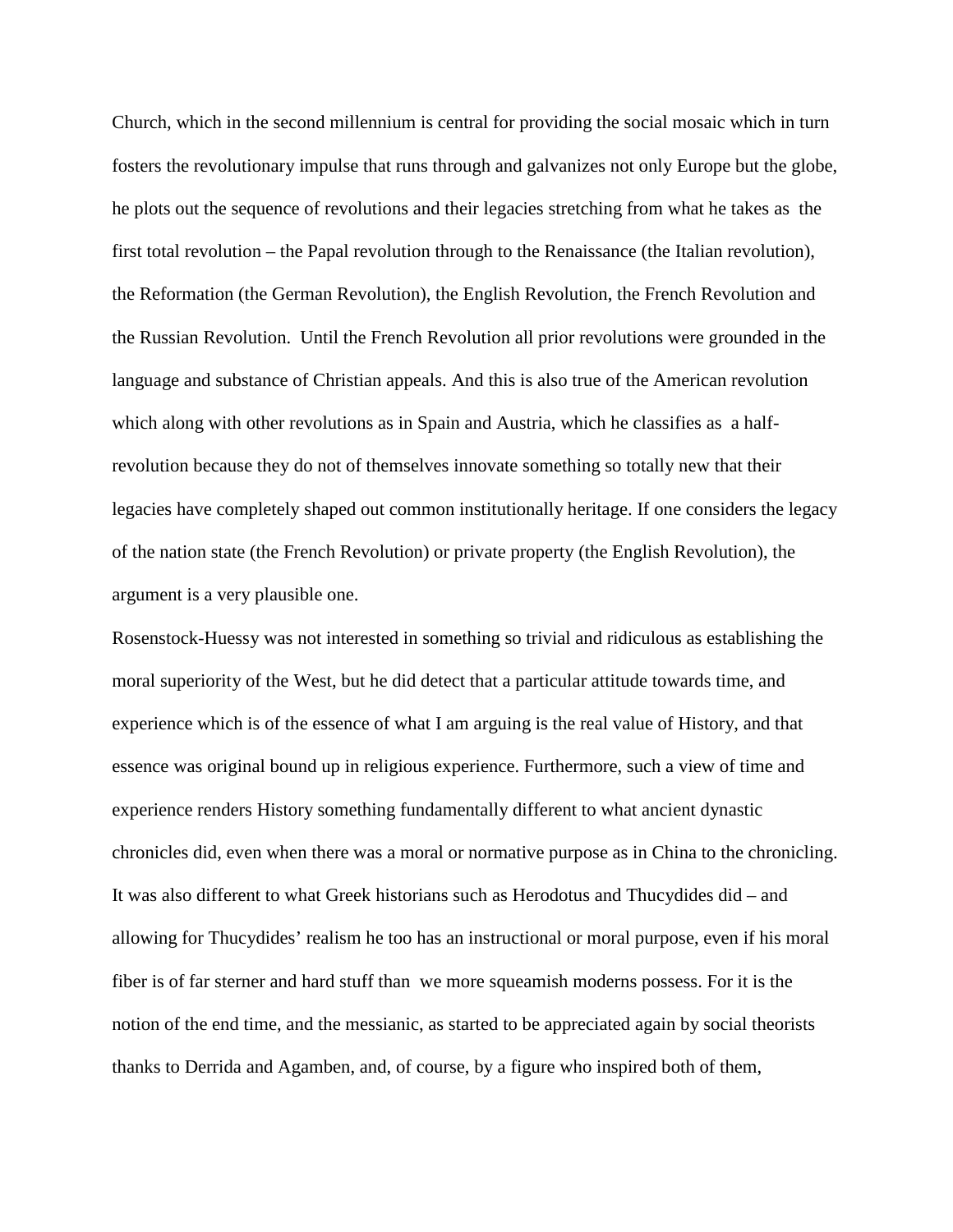Rosenzweig's admirer and acquaintance, Walter Benjamin, that is unique to the Jewish polyphonous chronicle of the relationship between a creator God and His people that extends, in the writing period alone, to some fifteen hundred years. And this stands in the closest relationship to something that both serves as a corrective to the idolatry I mentioned above (the idolatry of technocracy, economism, and statism etc.) and as a means of orientation, so palpably ubiquitous in our Western/ Johannine age, but whose original presence and significance remains veiled thus blunting its meaning as a resource now. I am speaking of the very power we exercise to judge what is worthy of continuing and what is not, what is redeemable and what is too evil to continue – this eschatological aspect of life within an institutional setting in which human improvement (I deliberately choose this vague term) is at the heart of social political action: from the refusal to accept slavery, the caste system, through to our present preoccupations with sexual discrimination. This idea of progress, which is neither instrumental nor straightforwardly sequential, that is progress of a sort commensurate with Benjamin's bleak but robustly honestly uncompromising attention to social suffering, is the social inheritance of a particular religious heritage which has flown into the institutions of a people, most of whom have forgotten the source of the original founding and flow. Saying this is not so much due to any desire on my part to plead for a return to the original semantic field or life-way which made these possible, but far more importantly to see where we stand in relationship to the past so that we Westerners are more conscious of who and what we are, more conscious of our 'autobiography, so that the social amnesia which plagues our contemporary condition be abated. And without a recognition that even our secularism is but the outgrowth of religious historical struggles we will be less likely to inspect our own classifiers of experience, our own semantic field. Not surprisingly, the corollary of our social amnesia and the failure to find the enchanted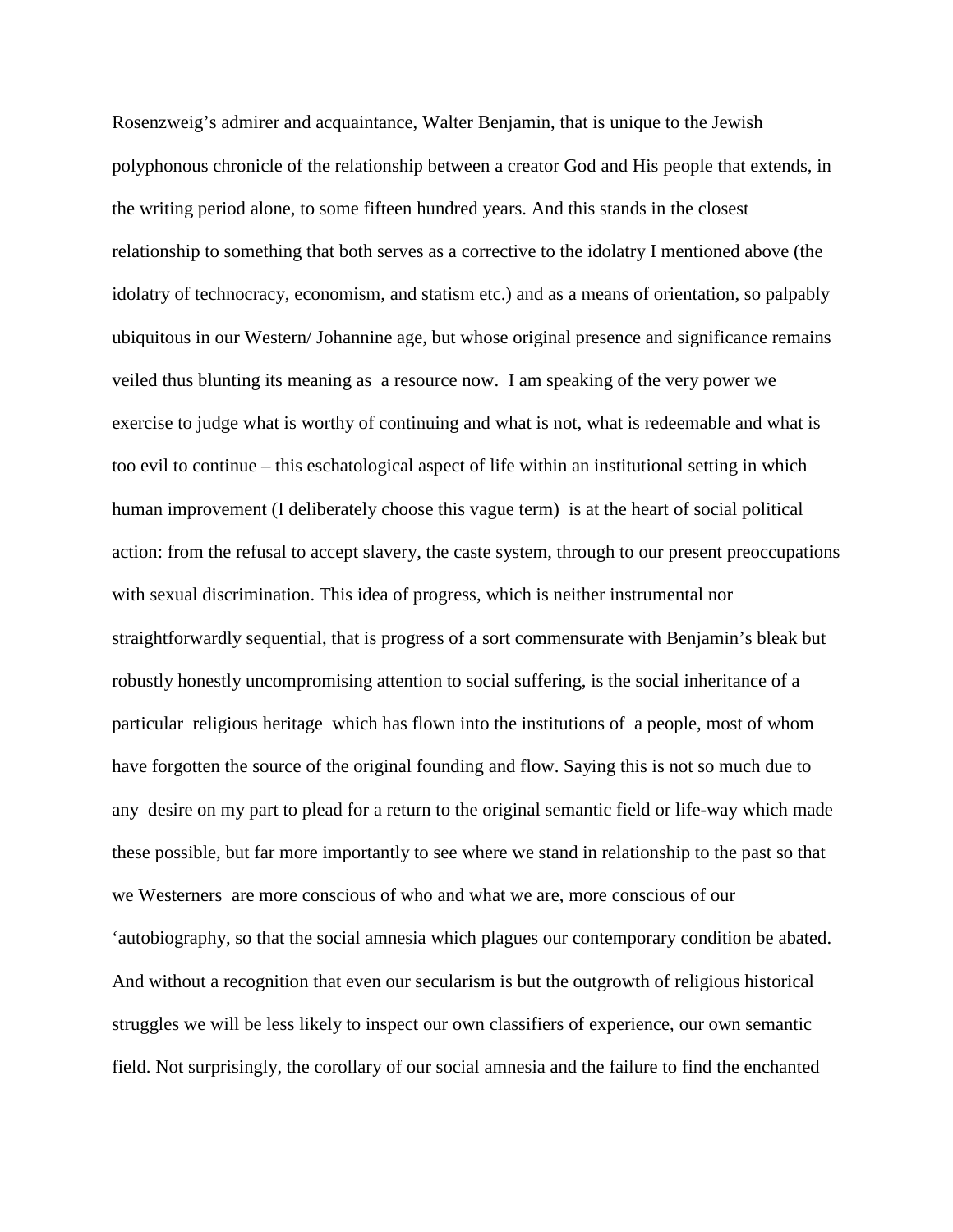and awesome within our own heritage is a mish-mash of infantilism (Walt Disney is fine for infants) and Romanticism – which is not to deny that enchantment and powers of the spirit exist wherever human beings have struggled and survived over time. But the critical powers of Enlightenment were from their inception accompanied by a hankering for spirited life elsewhere, as its glare had withered so much of the sacred modes of experience within its own heritage. What had undoubtedly been a crisis brought about by the depth of clerical corruption within the Church in France, the price paid for its elevated association with the crown and the violent and uncompromising response to its Protestants became universalized and essentialized into the 'scientific' fairy-tales of Voltaire, Diderot, D'Holbach et. al. in which priests had ever plotted to dupe their idiot subjects into believing their malevolently designed superstitious fairy tales about reality. That the pathologies of Christendom, combined with multiple territorial and (especially France's) hegemonic aspirations, had plunged Europe into the Thirty Years War, and that that very war would spawn a new type of thinker no longer capable of finding anything sacred or venerable in the Christian narratives and competing interpretations of the meaning of that faith and its names is amply evident in Descartes' own relationship to that event. But it is equally the case that the new faith in man and nations would find itself being played out in the century of wars whose penumbra we still inhabit. Again, we recall that the thinkers of the Enlightenment would begin by a historical severance in which the imagination would be curbed by the understanding, which was itself to be governed by the sequence, i.e. laws of nature. Descartes would turn his back on History altogether finding it but the tale of errors and folly, Spinoza would find it useful to for the dissolving of the biblical heritage so that we could pick out the moral lessons that had been revealed through revelation, but which philosophers like himself could now recount in argumentative terms. Of course, this would spawn reactions, and Vico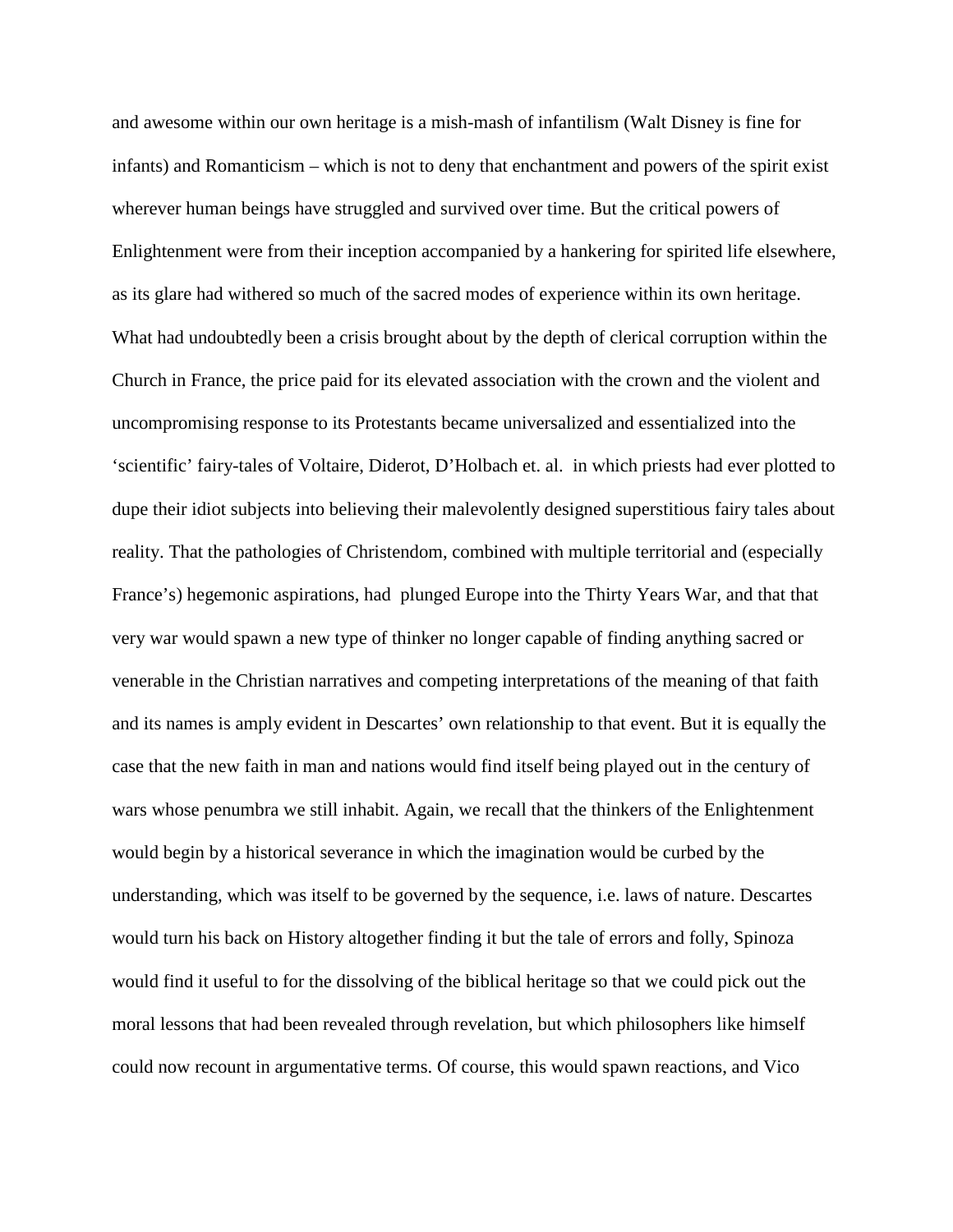having commenced a Cartesian realized that humanity shorn of its historicity was really nothing. History would be placed back in the mix and stage theory and tales of Historical progress be the corollary of Enlightenment – a 'regulative Idea' Kant would say, only to be trumped, for all his anti-Enlightenment sentiments, by Hegel who claimed that the expansion of freedom was the Absolute Idea. Of course since Rousseau's mourning of original innocence, the West's scientific expansion has been accompanied by narratives of spiritual loss and decline. It is true that our historicity combines great possibility and loss, and we live in the midst of this conflict between leaping further into the future and longing for exotic nostalgic retreat. My argument about the theological dimension of History is, however, not made in order to cater to one or the other of these modes of orientation. Rather it is to place us more consciously within a larger portion of lived humanity, a greater body of time than that which simply began with Descartes or the French Revolution. But I do wish to raise in the final section of this paper one other pressing issue of our time, which may be better appraised by consideration of our religious roots.

 A great temptation today for those wishing to *seal* peacefully the unity of humanity is to call for some overarching political organization, thus the world would be an empire. Here, we have much to learn, from the Jewish/ Christian experience and narrative which offers an alternative that also alerts us to the fundamental flaw within empire as such. It is in the Book of Daniel that this is powerfully articulated. I cite it at length.

This *is* the dream. Now we will tell the interpretation of it before the king. You, O king, *are* a king of kings. For the God of heaven has given you a kingdom, power, strength, and glory; and wherever the children of men dwell, or the beasts of the field and the birds of the heaven, He has given *them* into your hand, and has made you ruler over them all—you *are* this head of gold. But after you shall arise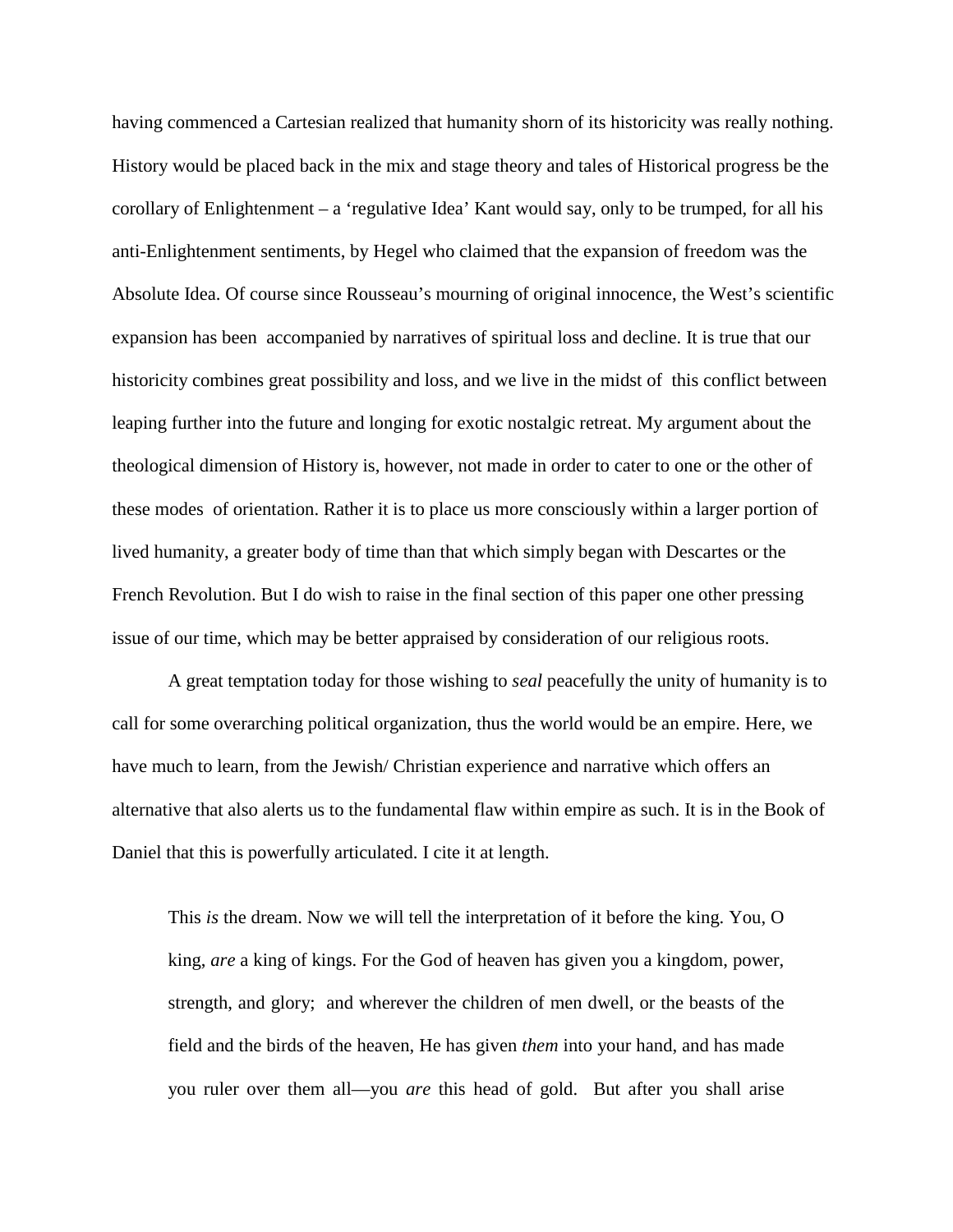another kingdom inferior to yours; then another, a third kingdom of bronze, which shall rule over all the earth. And the fourth kingdom shall be as strong as iron, inasmuch as iron breaks in pieces and shatters everything; and like iron that crushes, *that kingdom* will break in pieces and crush all the others. Whereas you saw the feet and toes, partly of potter's clay and partly of iron, the kingdom shall be divided; yet the strength of the iron shall be in it, just as you saw the iron mixed with ceramic clay. And *as* the toes of the feet *were* partly of iron and partly of clay, *so* the kingdom shall be partly strong and partly fragile. As you saw iron mixed with ceramic clay, they will mingle with the seed of men; but they will not adhere to one another, just as iron does not mix with clay. And in the days of these kings the God of heaven will set up a kingdom which shall never be destroyed; and the kingdom shall not be left to other people; it shall break in pieces and consume all these kingdoms, and it shall stand forever. (Daniel 2:36-44 New King James Version)

It would not be overstating the case to argue that Rosenstock-Huessy's corpus is one great historical exegesis and apology for the task laid out in this passage of Daniel. In the Second volume of his *Sociology* he explores how this idea of the eternal kingdom (Rosenstock-Huessy, 2008/2009, Vol. 2, 169-179) would be at the centre of the Medieval idea of the Church and would be formulated as the *translatio imperii*. The *translatio imperii* was based on the insight that a new form of life (the Church) had been found that did not obey the cyclical rhythms of empires past and future empires, and thus the logic of the birth and extinction of empires need not be repeated. The argument had been mounted in the context of his greater analysis of the birth and deaths of tribes, of empires spawning the Jewish nation and the evolution of the Greek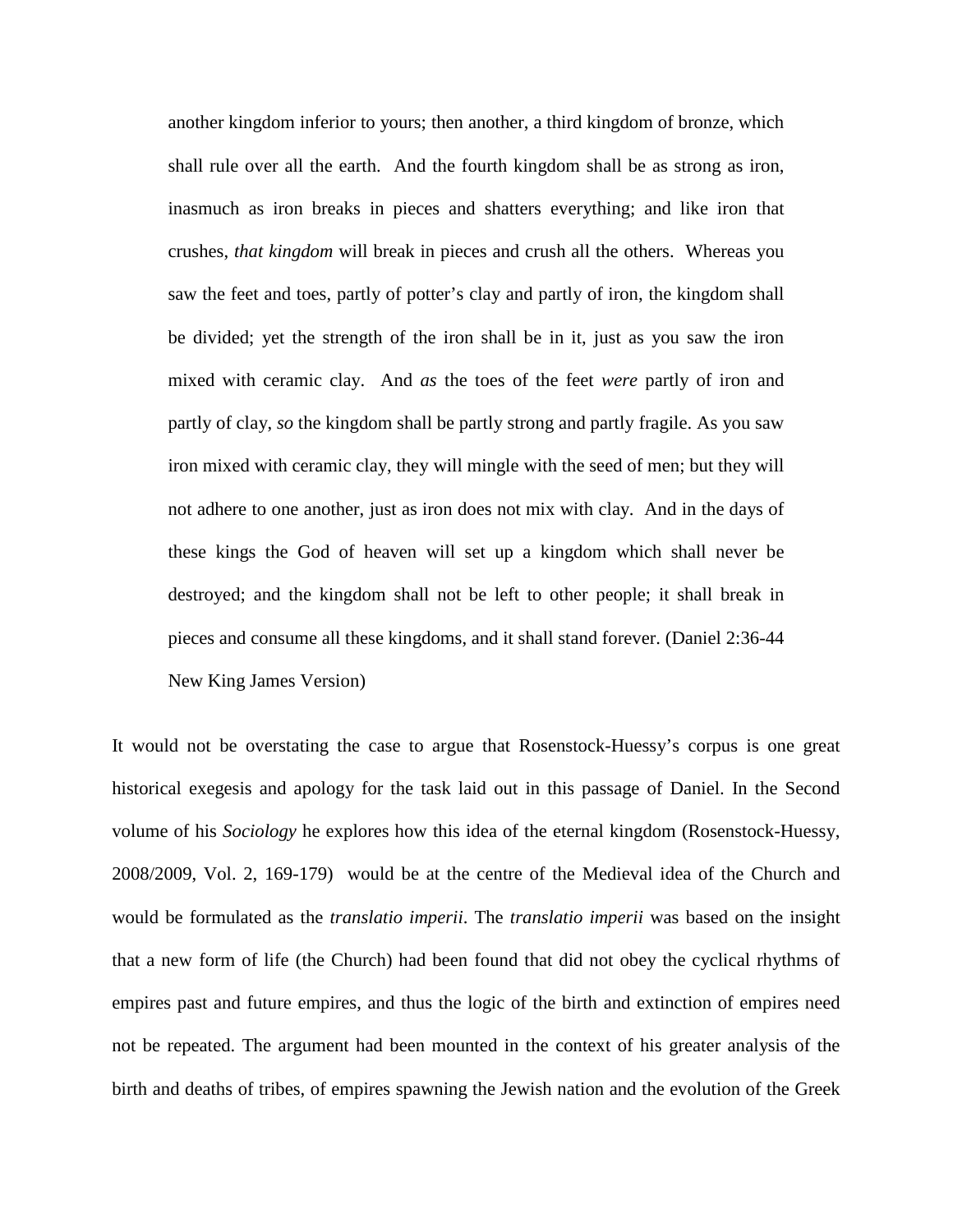city states, and his argument that Christianity had occurred at the interface of these four ancient life-ways. In far more sociological and anthropological depth, and applying a far more elaborate account of classical, imperial, religious and Church history than is found say in Badiou, or Žižek (who both also draw attention to the uniqueness of the significance of Christianity in history), he argues that Christianity occurrence meant reconstituting the potentialities of each form of life on a new horizon. Further, he argues that in so as elemental social forms are built on the fundamental drive of human existence to conquer death by finding forms of life lovable enough to surmount extinction, Christianity's discovery of death as the condition of the life, and the spread of a teaching in which the victim came to the banquet of life to speak on behalf of all victims of suffering (anticipating Girard) so that even the highest (the God of the living and the dead himself) becomes the willing sacrifice to overcome suffering and death (see esp. Rosenstock-Huessy, 1978, esp. 55-57; Rosenstock-Huessy 1946)

Whereas ancient empires saw themselves as self-sufficient the dream of the Holy Roman Empire was the dream of *translatio imperii* 'forms all empires into one empire.' (Rosenstock-Huessy, Ibid., 462.) The Church had undertaken to unify all the empires by abandoning the spatial organizing imperial principle by means of which empires aspired to reconcile heaven and earth, and replacing it with a principle of movement through the ages. Christianity, as another Rosenstock-Huessy's titles has put it, had introduced *The Multiformity of Man*, while it had provided a common spiritual orientation which could bring concord into the diverse multiformities - that was why even at its most profane the Church was never merely the terrestrial empire or state. The Church could, likewise, abide the differences of empire by uniting them spiritually within an oecumene, no longer conceived, as it was originally, in the known Greco-Roman as simply the inhabited world, but a world in spiritual concordance. Thus, according to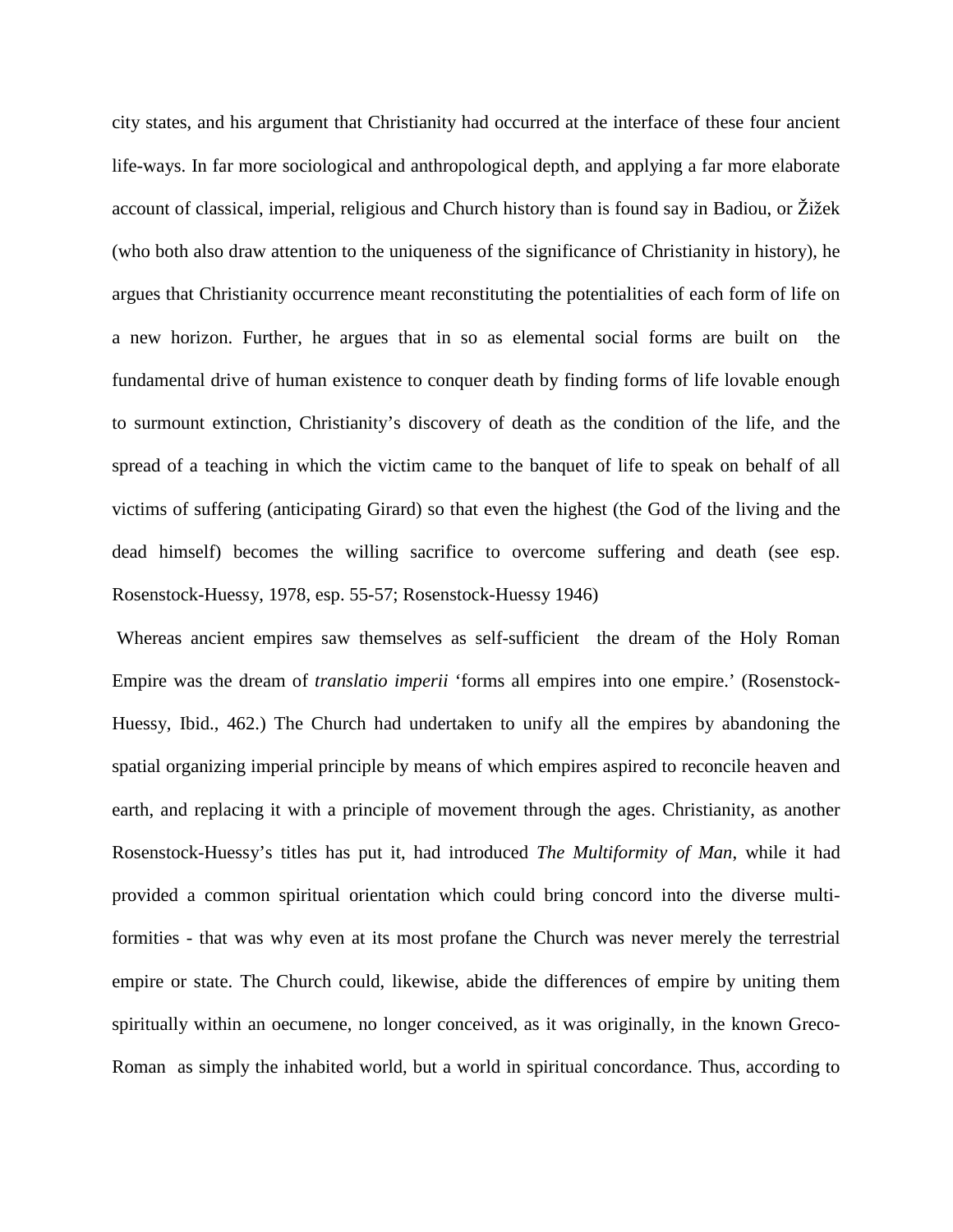Rosenstock-Huessy, the eternal abyss between the aspiration of empire and its thwarted fulfillment is overcome as the Church transposes the necessity of reconciliation between heaven and earth into a spiritual reconciliation which seeks to unify all the empires across the times in so far as they themselves contribute to the greater body of times and potencies of the future. This mission and triumph, according to Rosenstock-Huessy, is visible in the great act of coronation of Charles the Great, as Holy Roman Emperor – Charles himself was caught unawares and he saw no need to be united with previous empires, just as his troops wanted nothing to do with either ancient Romans or their modern counterparts. And it is also true that Charles's empire was neither, as Napoleon famously quipped, Holy nor Roman nor even imperial (at least in the traditional sense), but says Rosenstock-Huessy 'Charles entered into universal history through defending the faith of the Church, through the requirement of embodying the Christian era, thus through entering the portal into eternity (Rosenstock-Huessy, Ibid. 175).' He had been incorporated into the Church's universal time body. And if the act of incorporation would not surprise for Christendom to remain undivided and fragmented, it nevertheless would provide a raft for peoples across times in which the love, faith and hope in universal unity was long sustained.

It is, then, for Rosenstock-Huessy, the creation of a universal history, not merely as an idea, but as a lived body that is behind Rosenstock-Huessy's vision of the Christian faith – a faith that is not so much a private decision, but a social force of transformation and unification. I have suggested above that Rosenzweig's idea of the Johannine Age retains its relevance precisely because neither the Petrine Church (which had been the basis of the *translatio imperii*) nor the Pauline Church any longer have the universal capacity to actualize the hope that is still widely shared by many (post)Christianized peoples of the West.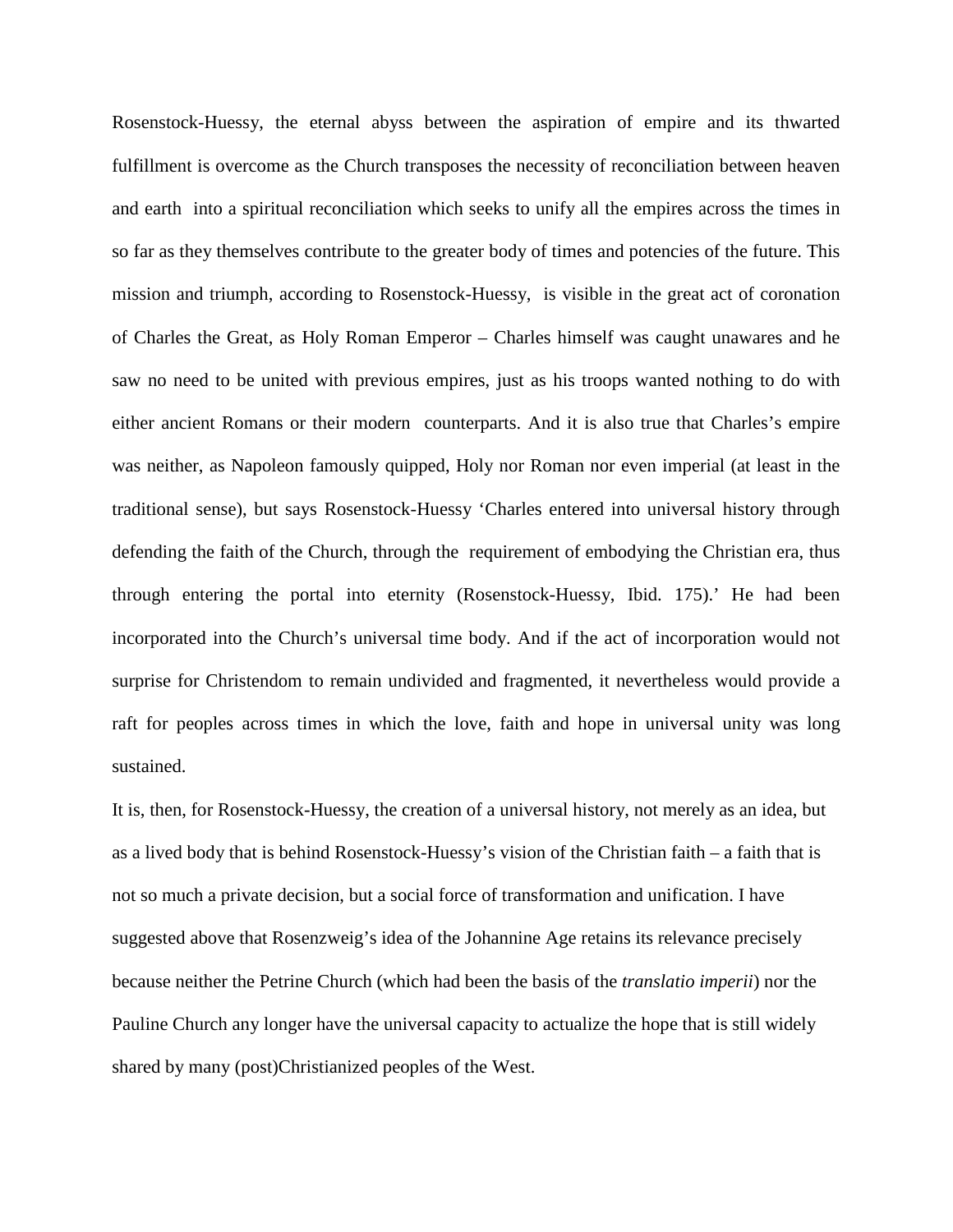It is a widely shared, if not uncontested, sentiment in the West that the contemporary contiguity of disparate and inimical traditions within the world, as difficult and sometimes dangerous as it is, is an opportunity. Further, to simply dissolve traditions into the anodyne vacuum of spiritlessness of the Modern West neither enriches us or the Other. Rosenstock-Huessy had provided a name for a society of creative tension in which our most fundamental differences be retained but we find a way to mutually participate within this one world - the metanomic society. While, the idea is nothing new, his definition of the metanomic is a neat reminder of how Theology, History and contemporary circumstance and need neatly match-up: 'Metanomics ..might be interpreted as the omnipresence of God in the most contradictory patterns of human society', adding a paragraph later:

> The equilibrium between the special social sciences in which man appears to differ, and the social philosophy which makes him appear eternally the same human being, is the secret of all research in the social field. We cannot give up one side of the social paradox, either by identifying all men as being the same, or by allowing them to become so different that they lose their power of identifying themselves with others. Peace is the term which expresses the existence of this paradox in society: that different people by having peace together, are identifiable. (Rosenstock-Huessy, 1970: 42)

## **References**

Badiou, Alain. ((2003) *Saint Paul: The Foundation of Universalism.* Translated by Ray Brassier. Stanford: Stanford University Press. Berman, Harold. (1983) *Law and Revolution: The Formation of the Western Legal Tradition.*  Cambridge, Masachussets: Harvard University Press. Berman, Harold. (2006) *Law and Revolution II: The Impact of the Protestant Reformation on the Western Legal Tradition*